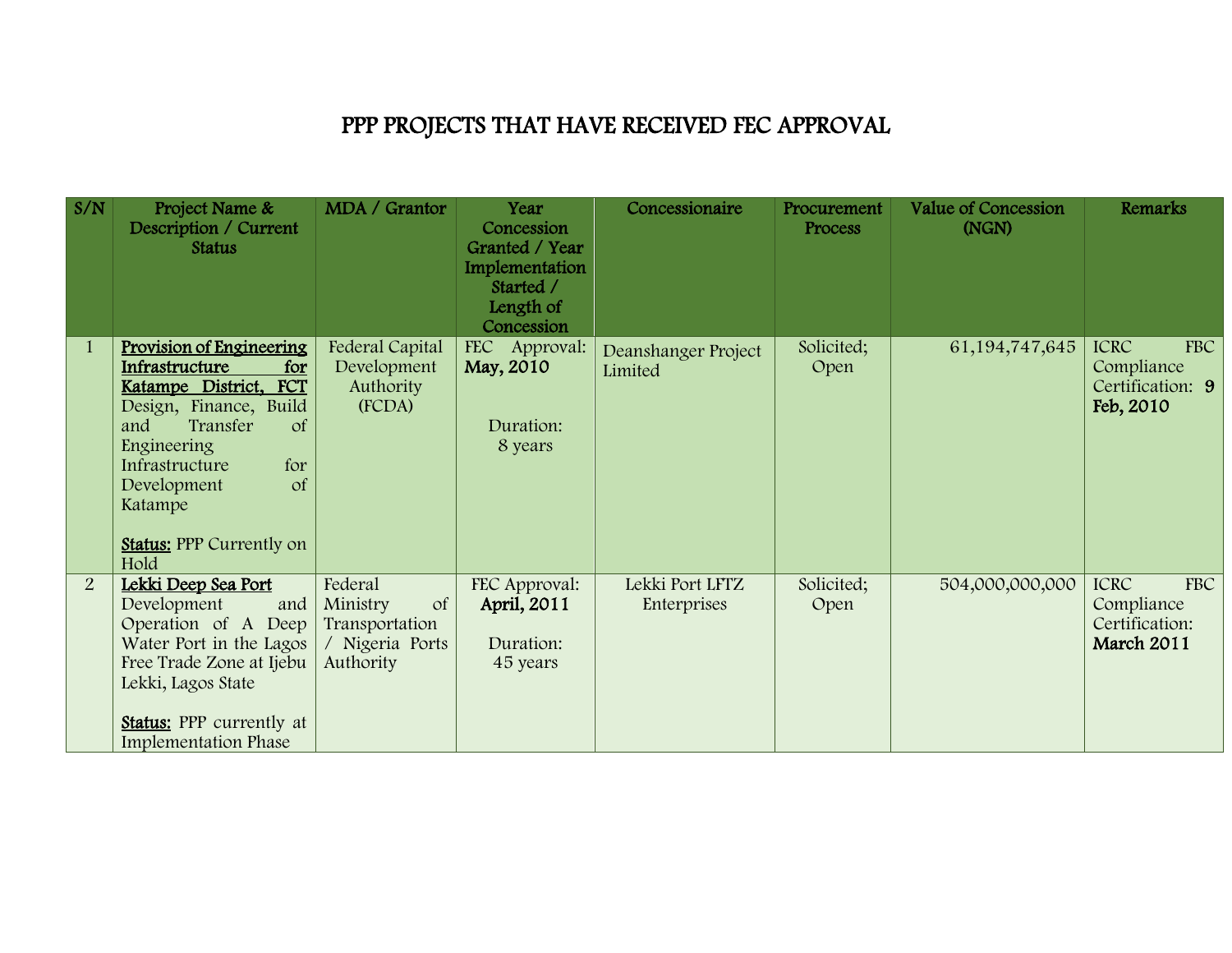| 3.             | Security,<br>Monitoring<br>and<br>Enforcement<br>Concession<br>wishes<br><b>NIMASA</b><br>to<br>effectively<br>enhancing $\vert$<br>the security of ships and<br>ports, minimising the<br>incidents of piracy and<br>armed robbery at sea,<br>and other incidents of<br>maritime<br>security<br>breaches within the<br>Nigerian waters, and<br>generally protect the<br>Maritime<br>domain<br>in<br>consonance with the<br>International Maritime<br>Organisation<br>(MO)<br>conventions.<br><b>Status:</b> Project on Hold | Nigerian<br>Maritime<br>Administration<br>and<br>Safety<br>Agency<br>(NIMASA) | 3rd April 2012<br>Duration:<br>10 years | Global West Vessel<br>Specialist<br>Nigeria<br>Limited | Restricted<br>Bidding<br>(Sole<br>Source) with<br>Security<br>Clearance by<br><b>ONSA</b> | 37,224,000,000  | FBC<br><b>ICRC</b><br>Compliance<br>Certificate:<br>16 Aug, 2011                                                                                                                  |
|----------------|-----------------------------------------------------------------------------------------------------------------------------------------------------------------------------------------------------------------------------------------------------------------------------------------------------------------------------------------------------------------------------------------------------------------------------------------------------------------------------------------------------------------------------|-------------------------------------------------------------------------------|-----------------------------------------|--------------------------------------------------------|-------------------------------------------------------------------------------------------|-----------------|-----------------------------------------------------------------------------------------------------------------------------------------------------------------------------------|
| $\overline{4}$ | Kainji Hydro Electric<br>Power Plant<br>$\sigma f$<br>Concession<br>the<br>Hydropower to improve<br>national<br>power<br>generation<br>Project<br>Status:<br>at<br><b>Implementation Phase</b>                                                                                                                                                                                                                                                                                                                              | BPE / Federal<br>Ministry<br><sub>of</sub><br>Power                           | February, 2013<br>Duration:<br>30 years | Mainstream Energy<br>Solutions Limited                 | Solicited;<br>Open                                                                        | 114,690,823,560 | view<br><sub>of</sub><br>In<br>in<br>Emergency<br>the<br>Power<br><b>ICRC</b><br>sector,<br><b>BPE</b><br>supported<br>the<br>$\alpha$<br>transaction for<br>National<br>Interest |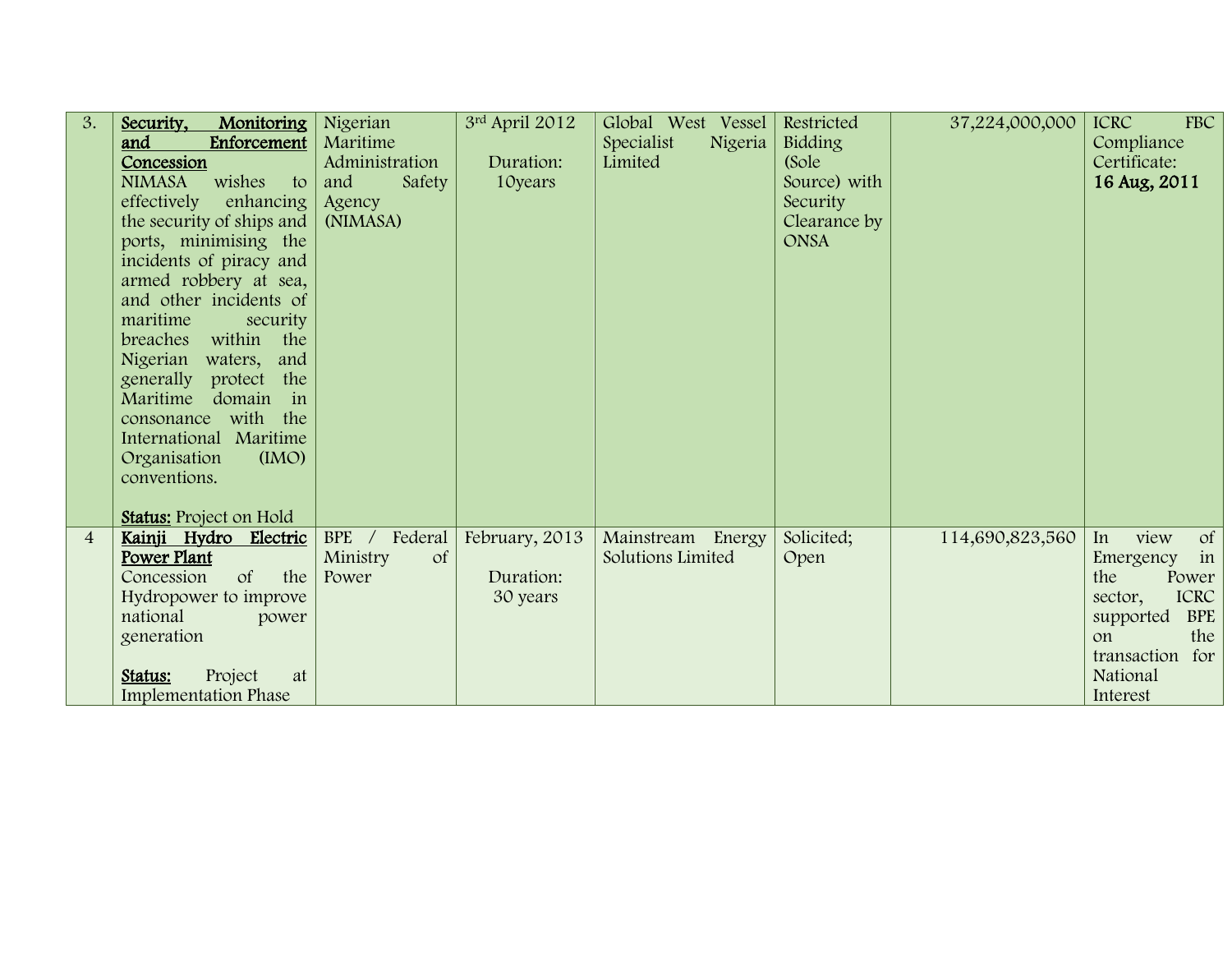| 5 <sup>5</sup> | Shiroro Hydro Electric<br><b>Power Plant</b><br>Concession<br>$\sigma f$<br>the<br>Hydropower to improve<br>national<br>power<br>generation<br>Project<br>Status:<br>at<br><b>Implementation Phase</b>                                                               | BPE / Federal<br>$\sigma f$<br>Ministry<br>Power                                                                      | February, 2013<br>Duration:<br>30 years | North South Power<br>Company Limited                                  | Solicited;<br>Open | 48,692,526,480       | <sub>of</sub><br>In<br>view<br>Emergency<br>in<br>the<br>Power<br><b>ICRC</b><br>sector,<br>supported<br><b>BPE</b><br>the<br>on<br>transaction for<br>National<br>Interest |
|----------------|----------------------------------------------------------------------------------------------------------------------------------------------------------------------------------------------------------------------------------------------------------------------|-----------------------------------------------------------------------------------------------------------------------|-----------------------------------------|-----------------------------------------------------------------------|--------------------|----------------------|-----------------------------------------------------------------------------------------------------------------------------------------------------------------------------|
| 6              | Development of Phase<br><b>4B Port Facilities at</b><br>Onne Oil and Gas Free-<br>Zone                                                                                                                                                                               | Federal<br>Ministry of<br>Transportation<br>(FMoT)                                                                    | 17 May, 2013                            | Deep Offshore<br>Services Nigeria Ltd                                 | Unsolicited        | 1,020,952,173,789.90 |                                                                                                                                                                             |
| $\overline{7}$ | <b>Construction of Berth</b><br>21 at Greenview<br><b>Terminal Apapa</b>                                                                                                                                                                                             | Federal<br>Ministry of<br>Transportation<br>(FMoT)                                                                    | 28 Mar, 2014                            | Green View Limited                                                    | Solicited;<br>Open | 41,506, 944,577      |                                                                                                                                                                             |
| 8              | Development of FESTAC<br>Phase 2 Housing Estate,<br>Lagos<br>Concession<br>for<br>the<br>Reclamation<br>and<br>infrastructural<br>Development of the land<br><b>Status:</b> Yet to commence<br>due to Court cases with<br>Odofin<br>Amuwo<br><b>Community Chiefs</b> | Federal<br><sub>of</sub><br>Ministry<br>Lands, Housing<br>Urban<br>&<br>Development /<br>Federal Housing<br>Authority | 8 Sep, 2014<br>Duration: 30<br>years    | <b>FESTAC</b><br><b>New</b><br>Property<br>Development<br>Company Ltd | Solicited:<br>Open | 18,983,650,000       |                                                                                                                                                                             |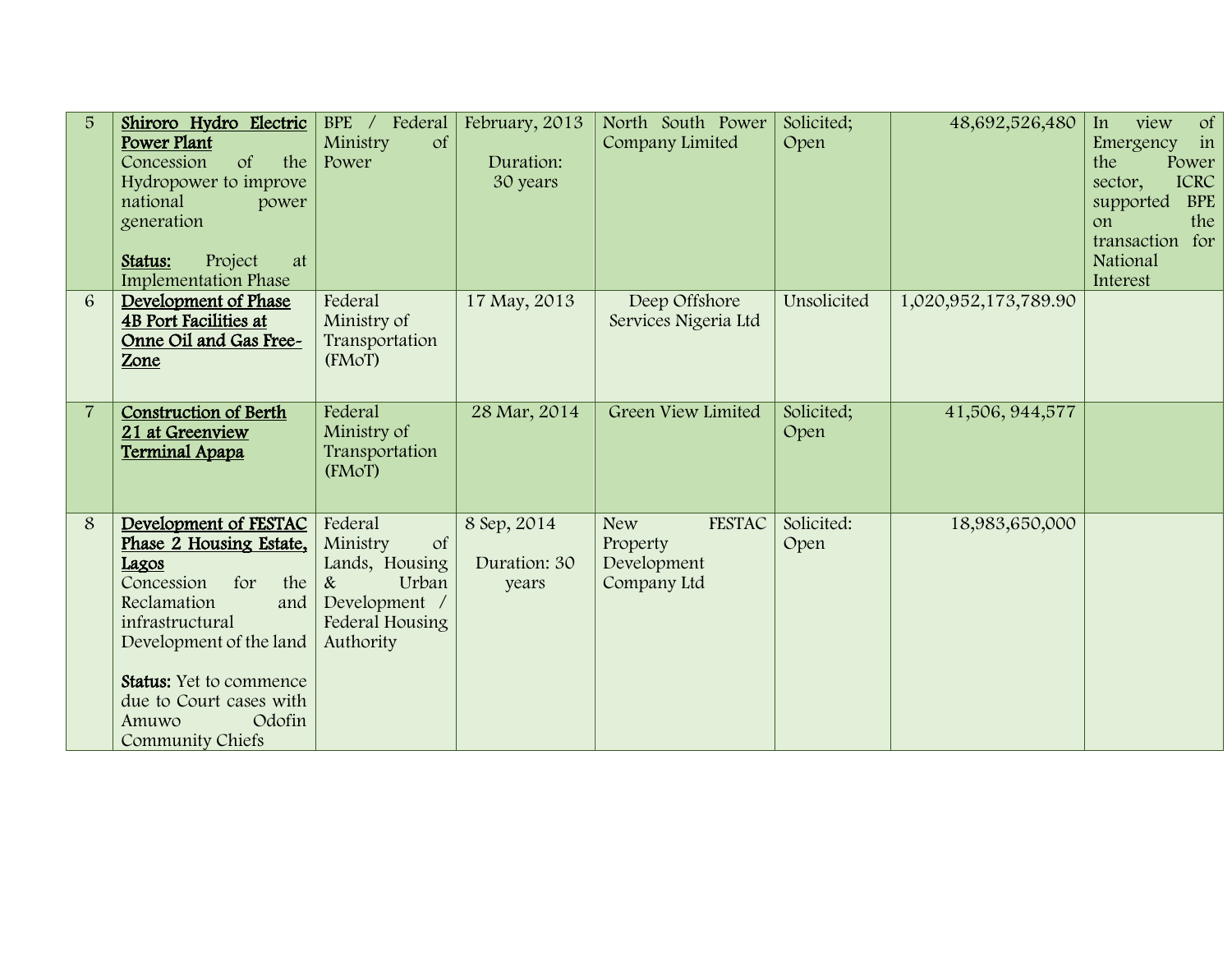| 9 | Debt<br><b>Management</b>   Debt         |           | FEC Approval: | $LOH \&$        | OR | Unsolicited; | 41,506, 944,577 | <b>ICRC</b><br>FBC |
|---|------------------------------------------|-----------|---------------|-----------------|----|--------------|-----------------|--------------------|
|   | <b>Office (DMO) Complex</b>   Management |           | 13 May, 2015  | Construction    |    | <b>Swiss</b> |                 | Compliance         |
|   | DMO<br>proposes                          | to Office |               | Company Limited |    | Challenge    |                 | Certification:     |
|   | provide modern office                    |           |               |                 |    | Procurement  |                 | 23 Jan, 2015       |
|   | complex, involving the                   |           | Duration: 30  |                 |    |              |                 |                    |
|   | design, finance, build,                  |           | years         |                 |    |              |                 |                    |
|   | operate, maintain and                    |           |               |                 |    |              |                 |                    |
|   | transfer of the building;                |           |               |                 |    |              |                 |                    |
|   | and receive rents and                    |           |               |                 |    |              |                 |                    |
|   | service charges derived                  |           |               |                 |    |              |                 |                    |
|   | from the lease of 15                     |           |               |                 |    |              |                 |                    |
|   | floors of the first tower                |           |               |                 |    |              |                 |                    |
|   | and all 20 floors of the                 |           |               |                 |    |              |                 |                    |
|   | second tower                             |           |               |                 |    |              |                 |                    |
|   |                                          |           |               |                 |    |              |                 |                    |
|   | <b>Status:</b> Project yet to            |           |               |                 |    |              |                 |                    |
|   | achieve Financial Close                  |           |               |                 |    |              |                 |                    |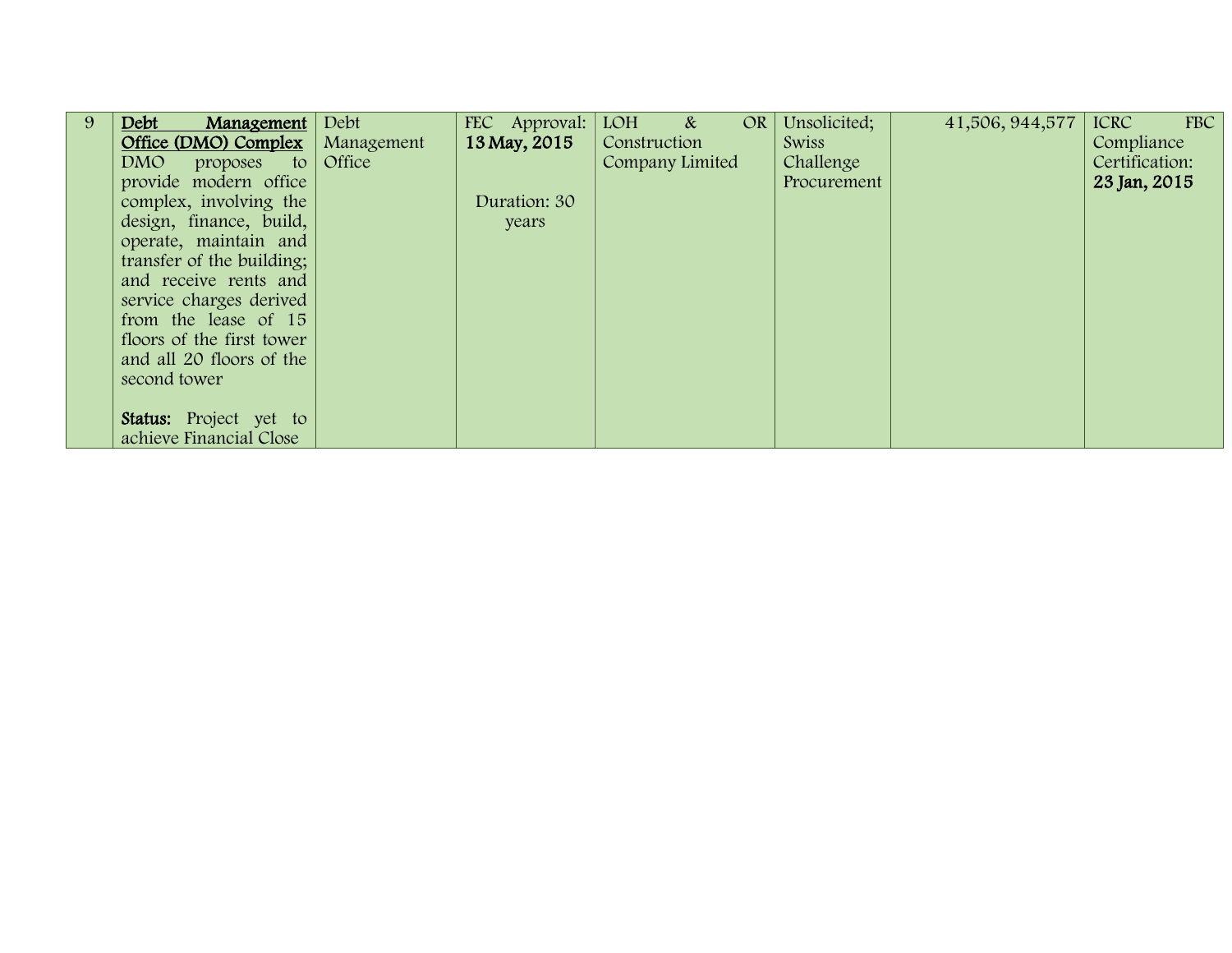| 10 | Trans-Nigeria<br>Gas       | Federal               |            | <b>FEC</b><br>approval: | Lot 1:                             | Solicited; | 1,022,000,000,000 | <b>ICRC</b>    |
|----|----------------------------|-----------------------|------------|-------------------------|------------------------------------|------------|-------------------|----------------|
|    | Pipeline: Nigerian         | Ministry              | $\sigma f$ | 13 Dec, 2017            | Oando/OilServe                     | Open       |                   | Compliance     |
|    | (Solicited Proposal): The  | Petroleum             | $\sqrt{2}$ |                         | consortium                         |            |                   | Certification: |
|    | project involves the       | Nigeria               |            |                         |                                    |            |                   | 10 July, 2017  |
|    | construction of 614km      | National<br>Petroleum |            |                         | Lot 3: China<br>Petroleum Pipeline |            |                   |                |
|    | pipeline<br>from<br>gas    | Corporation           |            |                         | (CPP)/Brentex                      |            |                   |                |
|    | Ajaokuta to Kano (AKK)     | (NNPC)                |            |                         | consortium                         |            |                   |                |
|    | with off take Gas          |                       |            |                         |                                    |            |                   |                |
|    | Stations<br>in<br>Abuja,   |                       |            |                         |                                    |            |                   |                |
|    | Kaduna and Kano.           |                       |            |                         |                                    |            |                   |                |
|    |                            |                       |            |                         |                                    |            |                   |                |
|    | Status:                    |                       |            |                         |                                    |            |                   |                |
|    | Contracts for Lot 1 and    |                       |            |                         |                                    |            |                   |                |
|    | Lot 3 were signed in       |                       |            |                         |                                    |            |                   |                |
|    | April 2018 while that of   |                       |            |                         |                                    |            |                   |                |
|    | Lot 2 was not executed.    |                       |            |                         |                                    |            |                   |                |
|    | Lot 2 was shared to Lots   |                       |            |                         |                                    |            |                   |                |
|    | 1 and 3, which became      |                       |            |                         |                                    |            |                   |                |
|    | Segments 1 and 2. These    |                       |            |                         |                                    |            |                   |                |
|    | are being negotiated by    |                       |            |                         |                                    |            |                   |                |
|    | the EPC Contractors, the   |                       |            |                         |                                    |            |                   |                |
|    | Chinese<br>financial       |                       |            |                         |                                    |            |                   |                |
|    | institutions<br>and<br>the |                       |            |                         |                                    |            |                   |                |
|    | NNPC for financial close   |                       |            |                         |                                    |            |                   |                |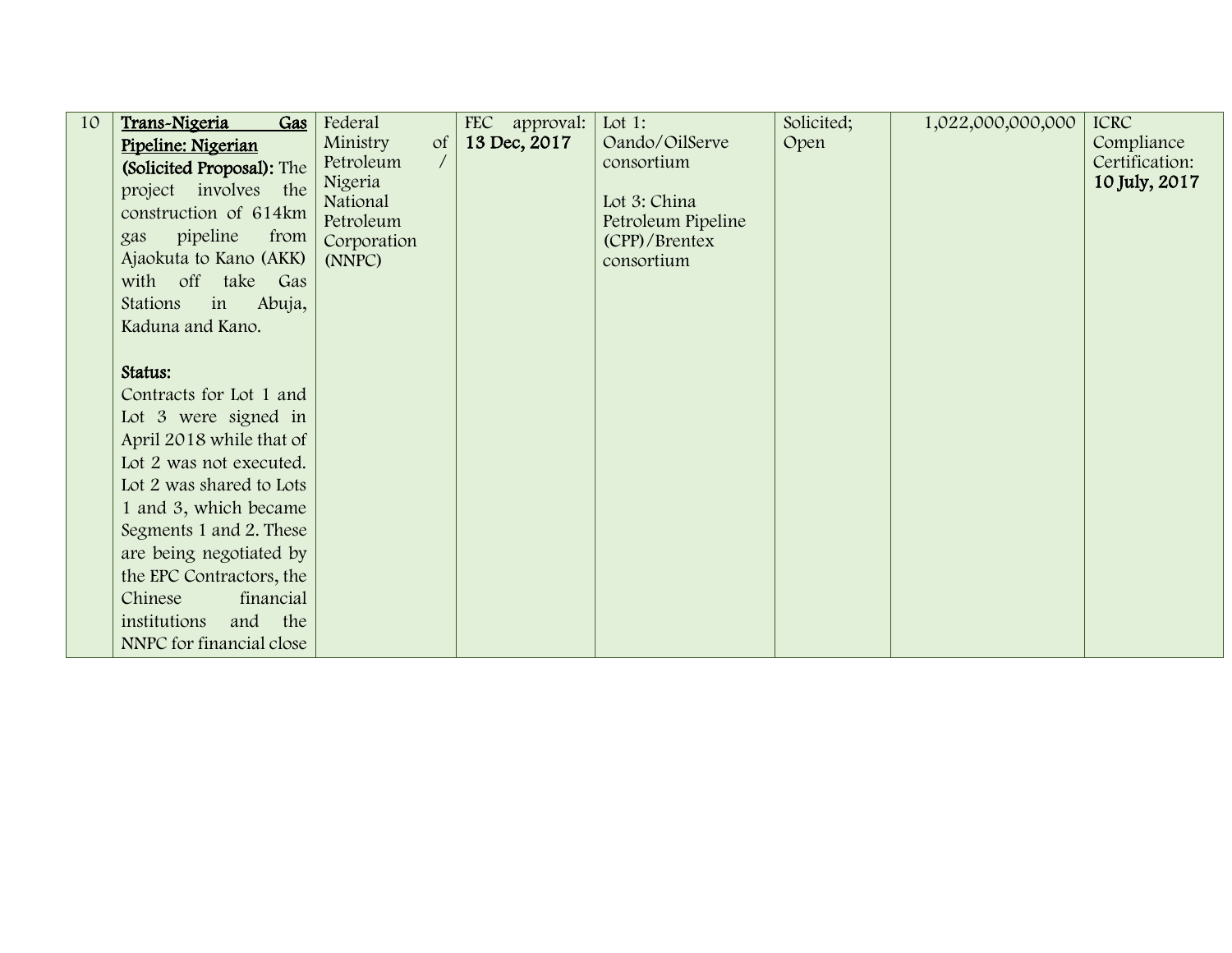| 11 | Warehouse in a Box-<br>Abuja and Lagos<br>The Project seeks to<br>provide<br>physical<br>infrastructure<br>an<br>$\overline{\phantom{a}}$<br>insulated<br>warehouse,<br>of pre-<br>made up<br>modular<br>engineered<br>components<br>(prefabricated insulated<br>expanded polystyrene<br>sandwiched panels) $-$ as<br>well as the fittings and<br>operating components,<br>including<br>offices,<br>furnishings,<br>racking, | Federal<br>Ministry<br>$\sigma f$<br>Health                                              | FEC Approval:<br>28 Nov, 2018<br>Duration: 5<br>years  | MDS Logistics Ltd                  | Solicited;<br>Open | 668,880,000                     | FBC<br><b>ICRC</b><br>Compliance<br>Certification:<br>6 Sept 2018  |
|----|------------------------------------------------------------------------------------------------------------------------------------------------------------------------------------------------------------------------------------------------------------------------------------------------------------------------------------------------------------------------------------------------------------------------------|------------------------------------------------------------------------------------------|--------------------------------------------------------|------------------------------------|--------------------|---------------------------------|--------------------------------------------------------------------|
|    | kitting, security and<br>office equipment.                                                                                                                                                                                                                                                                                                                                                                                   |                                                                                          |                                                        |                                    |                    |                                 |                                                                    |
| 12 | Roof Top Solar Powered<br>Project, Power House<br>Design, Build, Finance,<br>Operate a 750kw Day<br>Time and 75kw Night<br>Hybrid<br>Time<br>Solar<br>Power Facility in a PPP<br>arrangement at the<br>Power House, Maitama,<br>Abuja                                                                                                                                                                                        | Federal<br>Ministry<br><sub>of</sub><br>Power, Works<br>and<br>Housing<br>(Power Sector) | FEC Approval:<br>13 Sep, 2018<br>Duration:<br>10 years | Proserve<br>Energy<br>Services Ltd | Solicited;<br>Open | 690,079,950<br>(Equipment Only) | FBC<br><b>ICRC</b><br>Compliance<br>Certification:<br>27 Feb, 2018 |
| 13 | Ado Ekiti, Ekiti<br>Concession and Leasing<br>$\sigma f$<br>Grain<br>Storage<br>Facilities                                                                                                                                                                                                                                                                                                                                   | Federal<br>Ministry<br>$\sigma$ f<br>Agriculture and<br>Rural<br>Development<br>(FMARD)  | FEC Approval:<br>19 Sep, 2018<br>Duration:<br>10 years | Universal<br>Agro<br>Consortium    | Solicited;<br>Open | 485,767,625                     | FBC<br><b>ICRC</b><br>Compliance<br>Certification:<br>12 Jun, 2018 |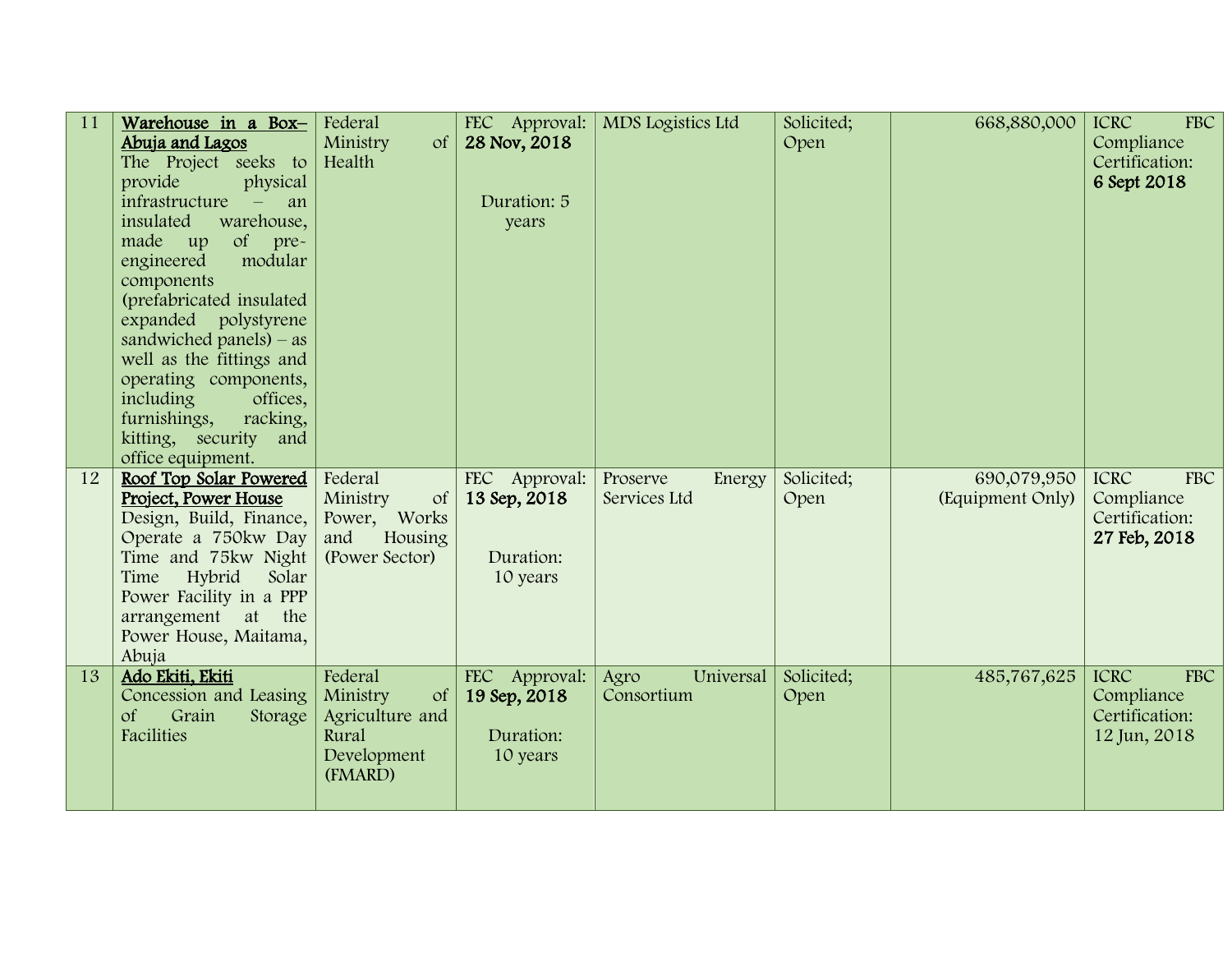| 14 | Akure, Ondo<br>Concession and Leasing<br>Grain<br>$\sigma f$<br>Storage<br>Facilities        | Federal<br>Ministry of<br>Agriculture and<br>Rural<br>Development<br>(FMARD)            | FEC Approval:<br>19 Sep, 2018<br>Duration:<br>10 years           | Universal<br>Agro<br>Consortium     | Solicited;<br>Open | 105,775,991   | <b>FBC</b><br><b>ICRC</b><br>Compliance<br>Certification:<br>12 Jun, 2018 |
|----|----------------------------------------------------------------------------------------------|-----------------------------------------------------------------------------------------|------------------------------------------------------------------|-------------------------------------|--------------------|---------------|---------------------------------------------------------------------------|
| 15 | Bauchi, Bauchi<br>Concession and Leasing<br>Grain<br>$\sigma f$<br>Storage<br>Facilities     | Federal<br>Ministry of<br>Agriculture and<br>Rural<br>Development<br>(FMARD)            | <b>FEC</b><br>Approval:<br>19 Sep, 2018<br>Duration:<br>10 years | Universal<br>Agro<br>Consortium     | Solicited;<br>Open | 128,663,089   | <b>ICRC</b><br><b>FBC</b><br>Compliance<br>Certification:<br>12 Jun, 2018 |
| 16 | Bulasa, Zamfara<br>Concession and Leasing<br>Grain<br><sub>of</sub><br>Storage<br>Facilities | Federal<br>Ministry of<br>Agriculture and<br>Rural<br>Development<br>(FMARD)            | FEC Approval:<br>19 Sep, 2018<br>Duration:<br>10 years           | Matrixville<br>Consortium           | Solicited;<br>Open | 2,073,800,654 | <b>ICRC</b><br><b>FBC</b><br>Compliance<br>Certification:<br>12 Jun, 2018 |
| 17 | Ezillo, Ebonyi<br>Concession and Leasing<br>Grain<br>$\sigma f$<br>Storage<br>Facilities     | Federal<br>Ministry<br>$\sigma$ f<br>Agriculture and<br>Rural<br>Development<br>(FMARD) | FEC Approval:<br>19 Sep, 2018<br>Duration:<br>10 years           | Ebony<br>Agro<br>Industries Limited | Solicited;<br>Open | 1,893,793,273 | <b>FBC</b><br><b>ICRC</b><br>Compliance<br>Certification:<br>12 Jun, 2018 |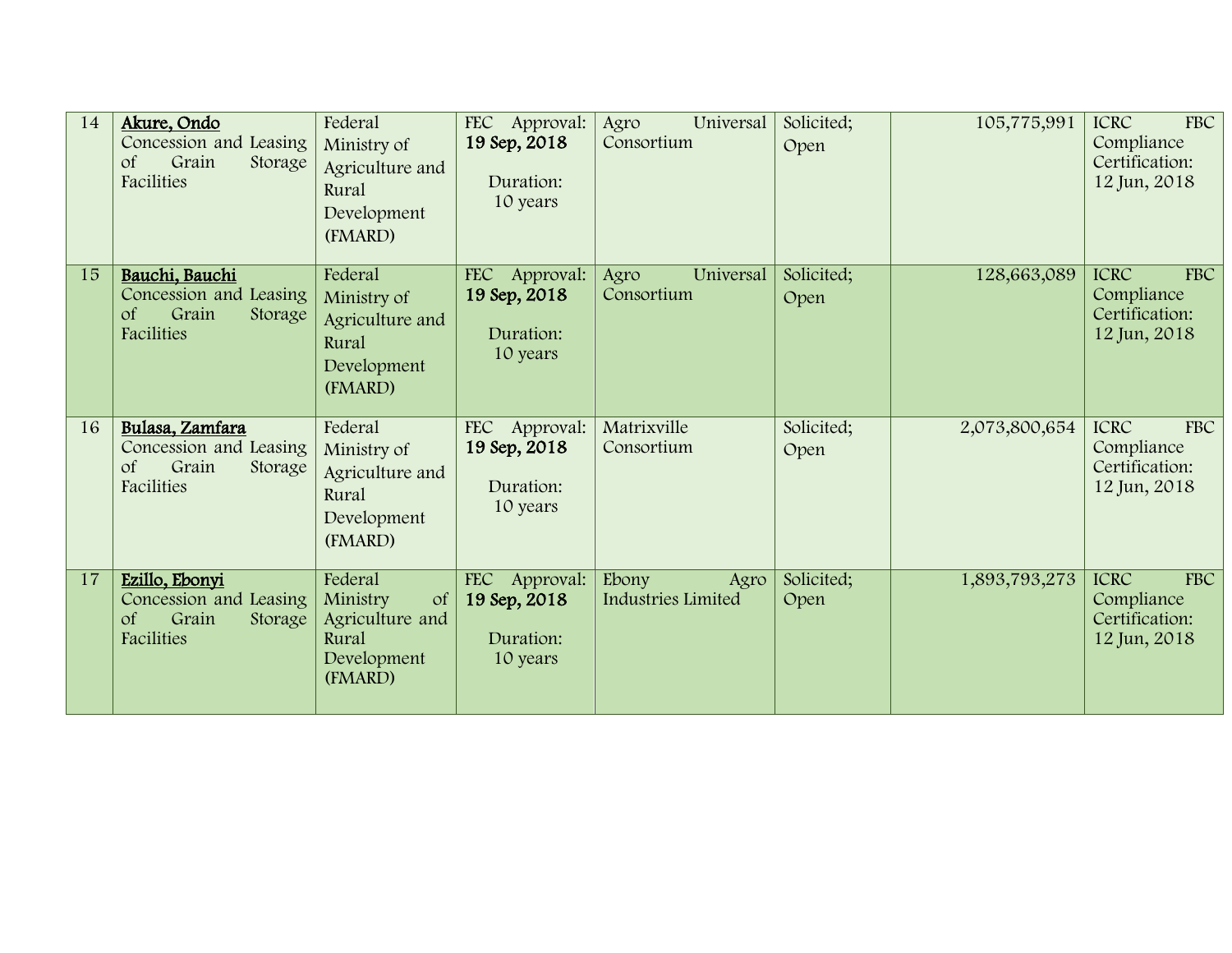| 18 | Gaya, Kano<br>Concession and Leasing<br>Grain<br><sub>of</sub><br>Storage<br>Facilities            | Federal<br>Ministry of<br>Agriculture and<br>Rural<br>Development<br>(FMARD) | FEC Approval:<br>19 Sep, 2018<br>Duration:<br>10 years           | Universal<br>Agro<br>Consortium                                   | Solicited;<br>Open | 236,930,364 | <b>ICRC</b><br><b>FBC</b><br>Compliance<br>Certification:<br>12 Jun, 2018 |
|----|----------------------------------------------------------------------------------------------------|------------------------------------------------------------------------------|------------------------------------------------------------------|-------------------------------------------------------------------|--------------------|-------------|---------------------------------------------------------------------------|
| 19 | Gombe, Gombe<br>Concession and Leasing<br>Grain<br><sub>of</sub><br>Storage<br><b>Facilities</b>   | Federal<br>Ministry of<br>Agriculture and<br>Rural<br>Development<br>(FMARD) | <b>FEC</b><br>Approval:<br>19 Sep, 2018<br>Duration:<br>10 years | <b>Servewell</b><br>Agricultural<br>Service<br>Limited            | Solicited;<br>Open | 429,426,464 | <b>FBC</b><br><b>ICRC</b><br>Compliance<br>Certification:<br>12 Jun, 2018 |
| 20 | Ibadan, Oyo<br>Concession and Leasing<br>Grain<br>$\sigma f$<br>Storage<br><b>Facilities</b>       | Federal<br>Ministry of<br>Agriculture and<br>Rural<br>Development<br>(FMARD) | FEC Approval:<br>19 Sep, 2018<br>Duration:<br>10 years           | Grain<br>Independent<br><b>Handling</b><br>and<br>Storage Limited | Solicited;<br>Open | 575,912,947 | <b>ICRC</b><br><b>FBC</b><br>Compliance<br>Certification:<br>12 Jun, 2018 |
| 21 | Igbariam, Anambra<br>Concession and Leasing<br>Grain<br>$\sigma$ f<br>Storage<br><b>Facilities</b> | Federal<br>Ministry of<br>Agriculture and<br>Rural<br>Development<br>(FMARD) | FEC Approval:<br>19 Sep, 2018<br>Duration:<br>10 years           | Coscharis<br>Farms<br>Limited                                     | Solicited;<br>Open | 254,241,286 | <b>ICRC</b><br><b>FBC</b><br>Compliance<br>Certification:<br>12 Jun, 2018 |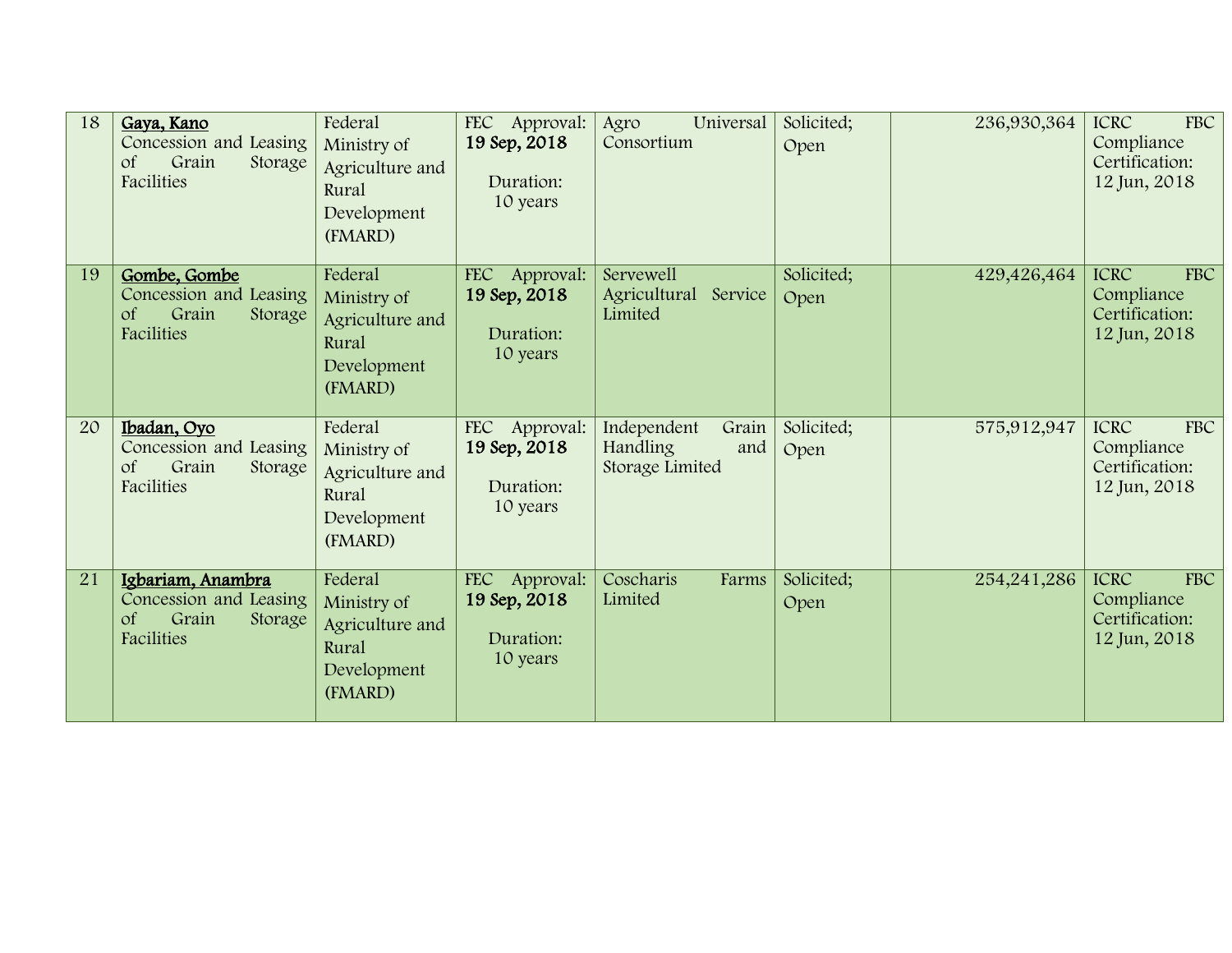| 22 | Ikenne, Ogun<br>Concession and Leasing<br>Grain<br><sub>of</sub><br>Storage<br>Facilities         | Federal<br>Ministry of<br>Agriculture and<br>Rural<br>Development<br>(FMARD) | FEC Approval:<br>19 Sep, 2018<br>Duration:<br>10 years           | Universal<br>Agro<br>Consortium | Solicited;<br>Open | 626,505,802 | <b>ICRC</b><br><b>FBC</b><br>Compliance<br>Certification:<br>12 Jun, 2018 |
|----|---------------------------------------------------------------------------------------------------|------------------------------------------------------------------------------|------------------------------------------------------------------|---------------------------------|--------------------|-------------|---------------------------------------------------------------------------|
| 23 | Jahun, Jigawa<br>Concession and Leasing<br>Grain<br><sub>of</sub><br>Storage<br><b>Facilities</b> | Federal<br>Ministry of<br>Agriculture and<br>Rural<br>Development<br>(FMARD) | <b>FEC</b><br>Approval:<br>19 Sep, 2018<br>Duration:<br>10 years | Matrixville<br>Consortium       | Solicited;<br>Open | 487,677,696 | <b>FBC</b><br><b>ICRC</b><br>Compliance<br>Certification:<br>12 Jun, 2018 |
| 24 | Jos, Plateau<br>Concession and Leasing<br>Grain<br>$\sigma f$<br>Storage<br><b>Facilities</b>     | Federal<br>Ministry of<br>Agriculture and<br>Rural<br>Development<br>(FMARD) | FEC Approval:<br>19 Sep, 2018<br>Duration:<br>10 years           | Universal<br>Agro<br>Consortium | Solicited;<br>Open | 176,688,747 | <b>ICRC</b><br><b>FBC</b><br>Compliance<br>Certification:<br>12 Jun, 2018 |
| 25 | Kaduna, Kaduna<br>Concession and Leasing<br>Grain<br>$\sigma$ f<br>Storage<br><b>Facilities</b>   | Federal<br>Ministry of<br>Agriculture and<br>Rural<br>Development<br>(FMARD) | FEC Approval:<br>19 Sep, 2018<br>Duration:<br>10 years           | Matrixville<br>Consortium       | Solicited;<br>Open | 541,806,691 | <b>ICRC</b><br><b>FBC</b><br>Compliance<br>Certification:<br>12 Jun, 2018 |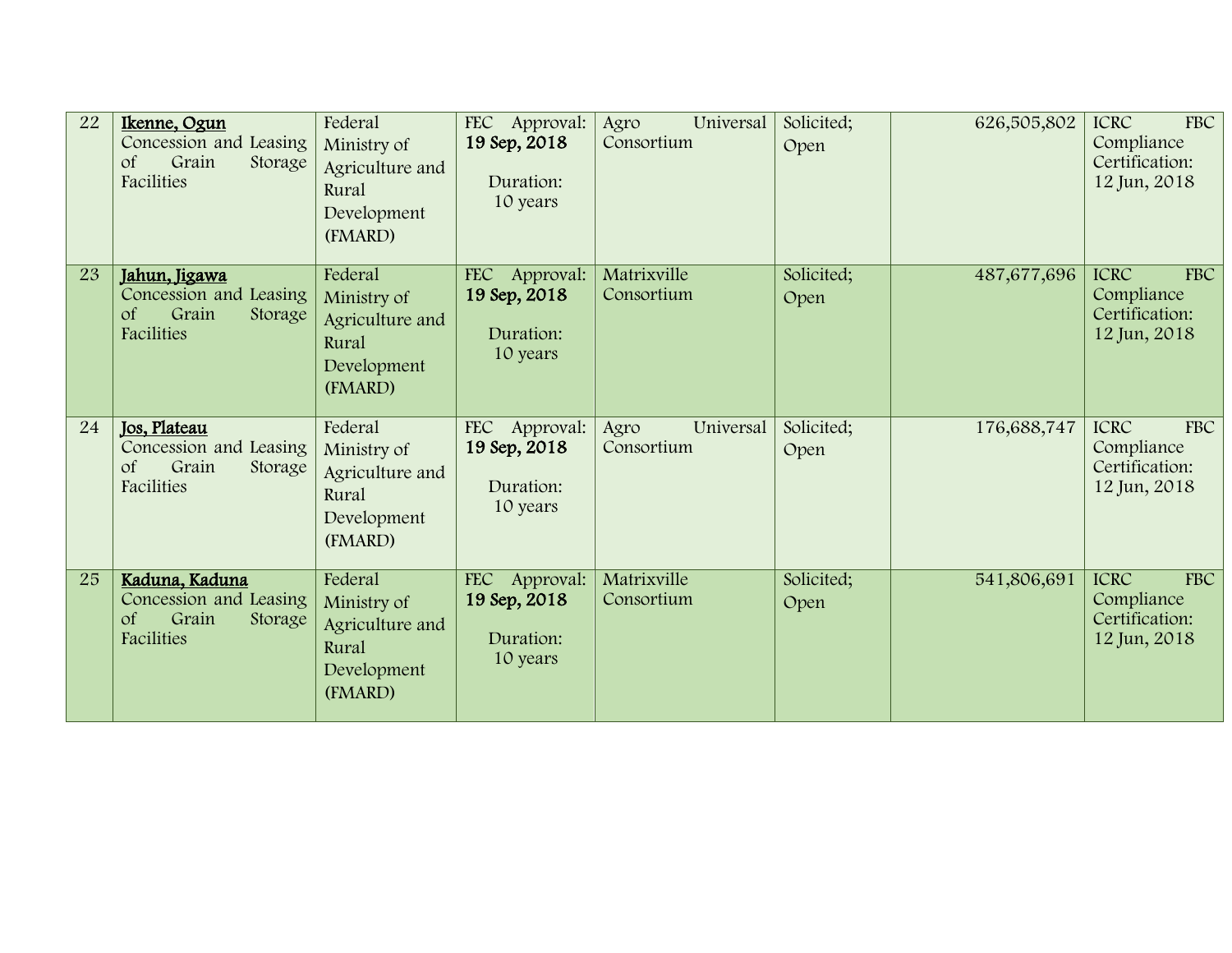| 26 | Kwali, Abuja<br>Concession and Leasing<br>$\sigma f$<br>Grain<br>Storage<br>Facilities             | Federal<br>Ministry of<br>Agriculture and<br>Rural<br>Development<br>(FMARD)               | FEC Approval:<br>19 Sep, 2018<br>Duration:<br>10 years           | Matrixville<br>Consortium                         | Solicited;<br>Open | 2,246,942,955 | <b>FBC</b><br><b>ICRC</b><br>Compliance<br>Certification:<br>12 Jun, 2018 |
|----|----------------------------------------------------------------------------------------------------|--------------------------------------------------------------------------------------------|------------------------------------------------------------------|---------------------------------------------------|--------------------|---------------|---------------------------------------------------------------------------|
| 27 | Lafiagi, Kwara<br>Concession and Leasing<br><sub>of</sub><br>Grain<br>Storage<br><b>Facilities</b> |                                                                                            | <b>FEC</b><br>Approval:<br>19 Sep, 2018<br>Duration:<br>10 years | Matrixville<br>Consortium                         | Solicited;<br>Open | 227,649,132   | <b>FBC</b><br><b>ICRC</b><br>Compliance<br>Certification:<br>12 Jun, 2018 |
| 28 | Makurdi, Benue<br>Concession and Leasing<br>Grain<br><sub>of</sub><br>Storage<br>Facilities        | Federal<br>$\sigma f$<br>Ministry<br>Agriculture and<br>Rural<br>Development<br>(FMARD)    | FEC Approval:<br>19 Sep, 2018<br>Duration:<br>10 years           | Upland<br>Grains<br>Production Company<br>Limited | Solicited;<br>Open | 442,382,759   | <b>ICRC</b><br><b>FBC</b><br>Compliance<br>Certification:<br>12 Jun, 2018 |
| 29 | Minna, Niger<br>Concession and Leasing<br>Grain<br>$\sigma f$<br>Storage<br><b>Facilities</b>      | Federal<br><sub>of</sub><br>Ministry<br>Agriculture and<br>Rural<br>Development<br>(FMARD) | <b>FEC</b><br>Approval:<br>19 Sep, 2018<br>Duration:<br>10 years | Niger<br>Resources<br>Limited                     | Solicited;<br>Open | 3,759,277,152 | <b>FBC</b><br><b>ICRC</b><br>Compliance<br>Certification:<br>12 Jun, 2018 |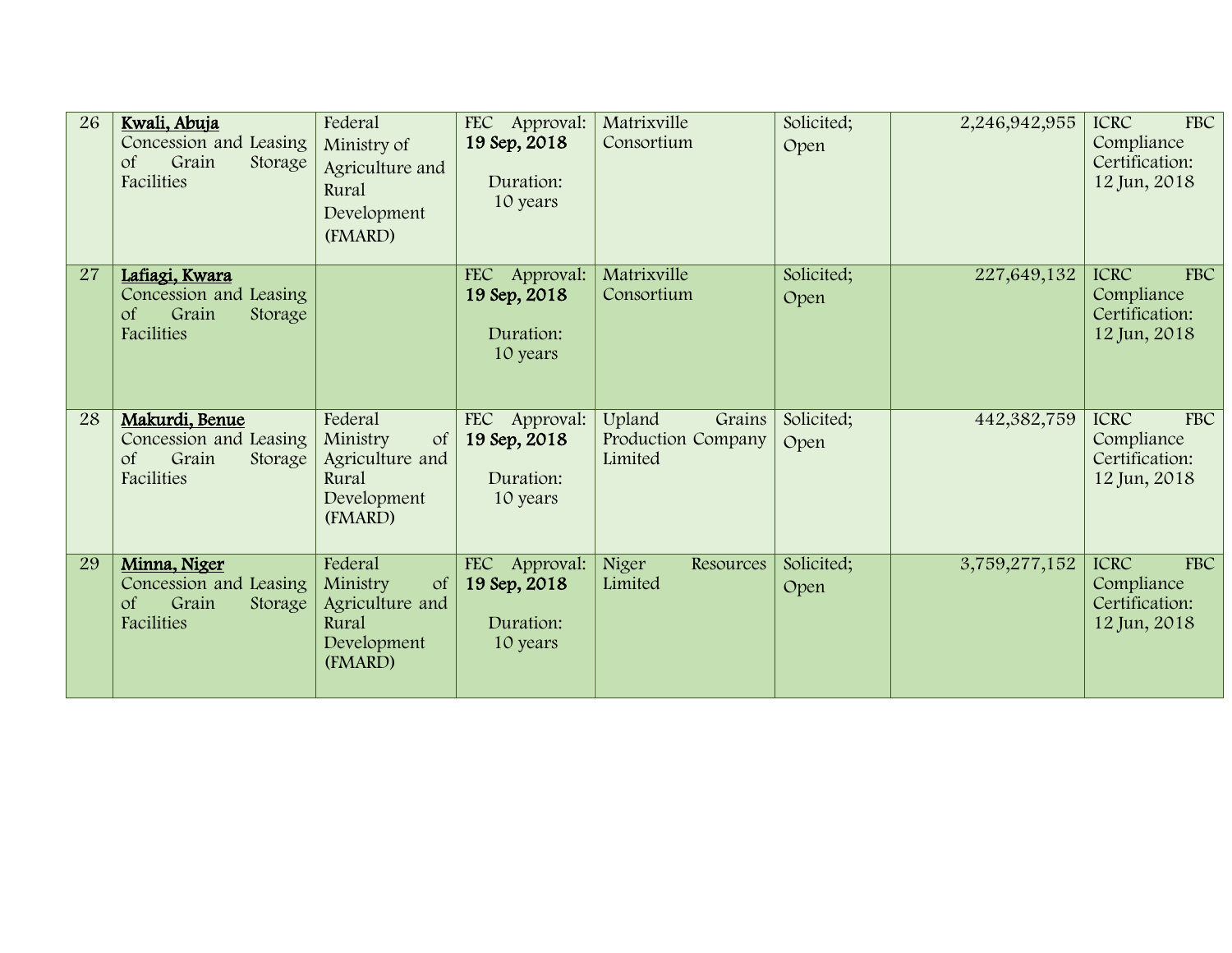| 30 | Ogoja, Cross River                               | Federal                                      | <b>FEC</b><br>Approval: | Universal<br>Agro | Solicited; | 27,613,845    | FBC<br><b>ICRC</b>           |
|----|--------------------------------------------------|----------------------------------------------|-------------------------|-------------------|------------|---------------|------------------------------|
|    | Concession and Leasing<br>Grain<br><sub>of</sub> | Ministry<br><sub>of</sub><br>Agriculture and | 19 Sep, 2018            | Consortium        | Open       |               | Compliance<br>Certification: |
|    | Storage<br>Facilities                            | Rural                                        | Duration:               |                   |            |               | 12 Jun, 2018                 |
|    |                                                  | Development                                  | 10 years                |                   |            |               |                              |
|    |                                                  | (FMARD)                                      |                         |                   |            |               |                              |
|    |                                                  |                                              |                         |                   |            |               |                              |
| 31 | Sokoto, Sokoto                                   | Federal                                      | FEC Approval:           | Universal<br>Agro | Solicited; | 196,719,866   | FBC<br><b>ICRC</b>           |
|    | Concession and Leasing                           | Ministry<br><sub>of</sub>                    | 19 Sep, 2018            | Consortium        | Open       |               | Compliance                   |
|    | Grain<br><sub>of</sub><br>Storage<br>Facilities  | Agriculture and                              |                         |                   |            |               | Certification:               |
|    |                                                  | Rural<br>Development                         | Duration:<br>10 years   |                   |            |               | 12 Jun, 2018                 |
|    |                                                  | (FMARD)                                      |                         |                   |            |               |                              |
|    |                                                  |                                              |                         |                   |            |               |                              |
| 32 | Uyo, Akwa Ibom                                   | Federal                                      | FEC Approval:           | Neon Farms Africa | Solicited; | 182, 163, 107 | <b>ICRC</b><br>FBC           |
|    | Concession and Leasing                           | Ministry<br><sub>of</sub>                    | 19 Sep, 2018            | Consortium        | Open       |               | Compliance                   |
|    | Grain<br><sub>of</sub><br>Storage                | Agriculture and                              |                         |                   |            |               | Certification:               |
|    | Facilities                                       | Rural                                        | Duration:               |                   |            |               | 12 Jun, 2018                 |
|    |                                                  | Development                                  | 10 years                |                   |            |               |                              |
|    |                                                  | (FMARD)                                      |                         |                   |            |               |                              |
|    |                                                  |                                              |                         |                   |            |               |                              |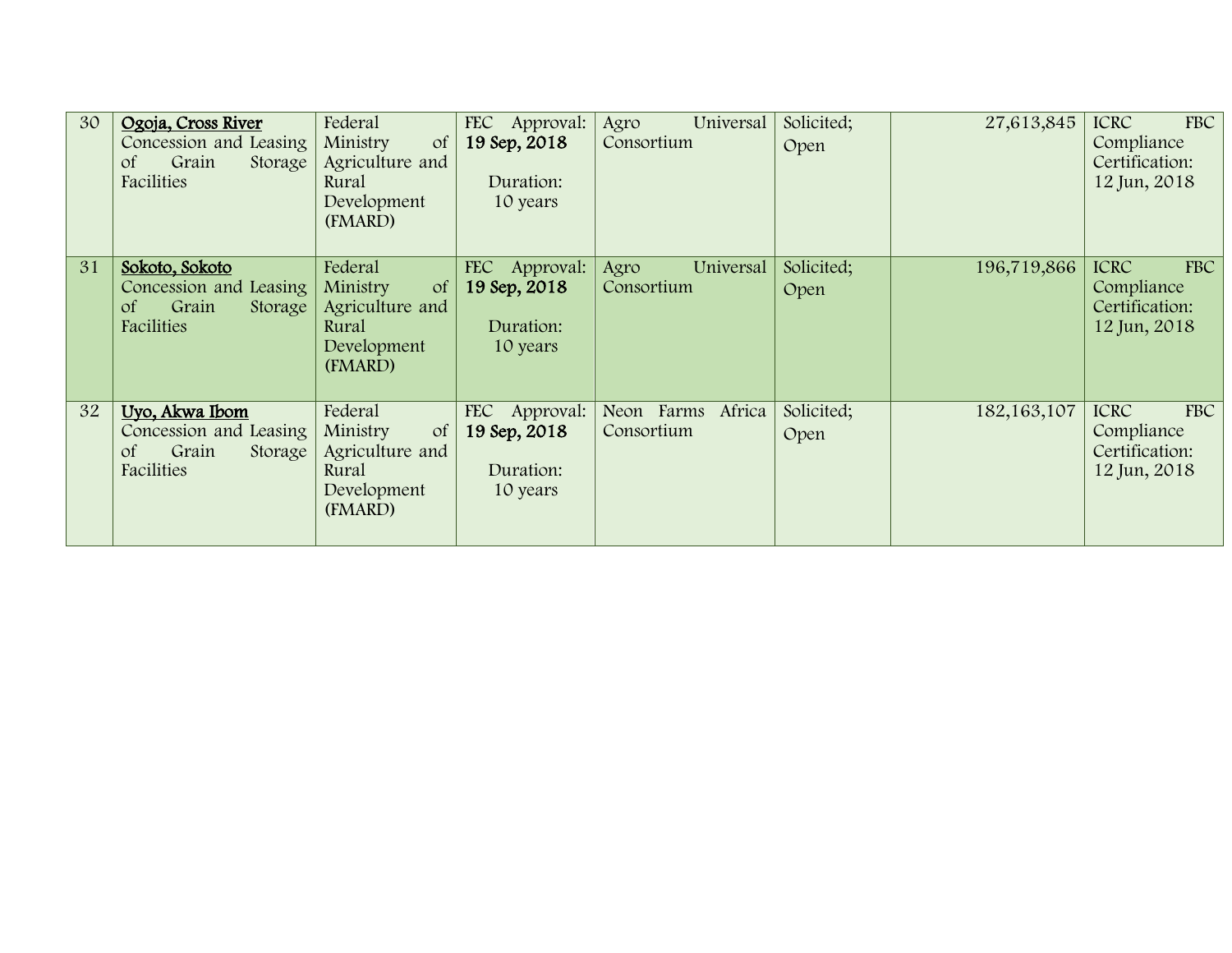| 33 | <b>ECOWAS Biometric ID</b>      | Federal                | FEC Approval: | Euphoria<br>Press | Unsolicited | 14,700,000,000 | FBC<br><b>ICRC</b> |
|----|---------------------------------|------------------------|---------------|-------------------|-------------|----------------|--------------------|
|    | Cards System                    | Ministry<br>$\sigma f$ | 28 Nov, 2018  | Limited           | <b>Bid</b>  |                | Compliance         |
|    |                                 | Interior               |               |                   |             |                | Certification:     |
|    | This project involves the       |                        |               |                   |             |                | 24 May, 2018       |
|    | adoption of smart card          |                        | Duration: 10  |                   |             |                |                    |
|    | biometric<br>and                |                        | Years         |                   |             |                |                    |
|    | technology to secure the        |                        |               |                   |             |                |                    |
|    | identification<br><sub>of</sub> |                        |               |                   |             |                |                    |
|    | documents<br><b>as</b><br>a     |                        |               |                   |             |                |                    |
|    | for<br>prerequisite             |                        |               |                   |             |                |                    |
|    | migration<br>managing           |                        |               |                   |             |                |                    |
|    | and to enhance regional         |                        |               |                   |             |                |                    |
|    | security, which is the          |                        |               |                   |             |                |                    |
|    | outcome<br>the<br>$\circ$ f     |                        |               |                   |             |                |                    |
|    | deliberation of ECOWAS          |                        |               |                   |             |                |                    |
|    | Heads of Governments            |                        |               |                   |             |                |                    |
|    | in order to meet the            |                        |               |                   |             |                |                    |
|    | challenges posed by             |                        |               |                   |             |                |                    |
|    | migration.                      |                        |               |                   |             |                |                    |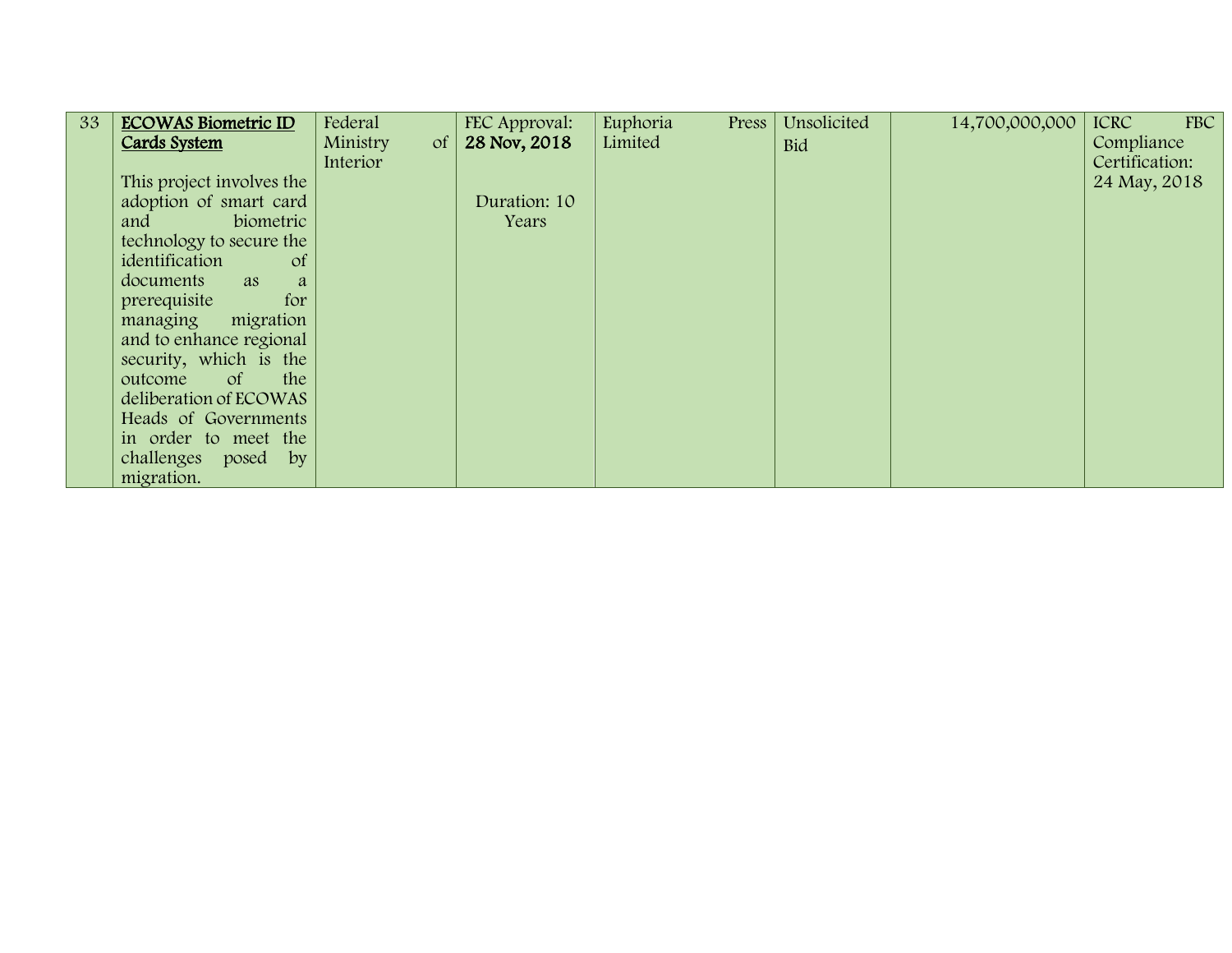| 34 | Development of                   | Federal                     | FEC approval: | 1. Bakalori –     | Solicited; | 1. Bakolori<br>Dam, $\vert$  | FBC issued: 29 |
|----|----------------------------------|-----------------------------|---------------|-------------------|------------|------------------------------|----------------|
|    | Hydroelectric power at           | Ministry<br>of <sub>l</sub> | (one approval | Pan-African       | Open       | Zamfara State - $\mathbb{N}$ | Oct 2018       |
|    | existing Small &                 | Power, Works &              | for small     | Global            |            | 1,553,167,000.0              |                |
|    | Medium dams across               | Housing                     | Dams)         | Infrastructure    |            | 2. Omi                       |                |
|    | the Country                      | (Power)                     |               | Company Ltd       |            | $\sim$<br>Kampe              |                |
|    |                                  |                             | Duration: 30  | 2. Omi – Kampe    |            | Dam, Kogi State              |                |
|    | Development<br><sub>of</sub>     |                             | years         | Messrs            |            | N <sub>1</sub> ,212,452,500  |                |
|    | Hydroelectric<br>power           |                             | March 27,     | Quaint Power      |            | 3. Ikere Dam, Oyo            |                |
|    | from existing 6 Small &          |                             | 2018          | Infrastructure    |            | <b>State</b><br>(swiss)      |                |
|    | Medium from dams                 |                             |               | Nigeria           |            | $\mathbb{H}$<br>challenge)   |                |
|    | across the Country               |                             |               | Ltd/Engie         |            |                              |                |
|    | Federal<br>Executive             |                             |               | 3. Ikere – Messrs |            | 3,650,000,000.0              |                |
|    | Council (FEC) gave an            |                             |               | Power             |            | 4. Jibiya<br>Dam,            |                |
|    | approval on the 30 <sup>th</sup> |                             |               | $\&$<br>Control   |            | Katsina State N              |                |
|    | November 2016 for 6              |                             |               | Appliances        |            | 1,315,470,000.0              |                |
|    | dams.                            |                             |               | Ltd               |            | 5. Zobe Dam, Katsina         |                |
|    | 1. Bakolori<br>Dam,              |                             |               | 4. Zobe & Jibiya  |            | State<br>$\mathbb{N}$        |                |
|    | Zamfara State                    |                             |               | - Pan-African     |            | 434,630,000.0                |                |
|    | 2. Omi - Kampe Dam,              |                             |               | Global            |            |                              |                |
|    | Kogi State                       |                             |               | Infrastructure    |            |                              |                |
|    | 3. Ikere Gorge Dam,              |                             |               | Company Ltd       |            |                              |                |
|    | Oyo State<br>(swiss)             |                             |               |                   |            |                              |                |
|    | challenge)                       |                             |               |                   |            |                              |                |
|    | 4. Jibiya Dam, Katsina           |                             |               |                   |            |                              |                |
|    |                                  |                             |               |                   |            |                              |                |
|    | State                            |                             |               |                   |            |                              |                |
|    | 5. Zobe Dam, Katsina             |                             |               |                   |            |                              |                |
|    | State                            |                             |               |                   |            |                              |                |
|    |                                  |                             |               |                   |            |                              |                |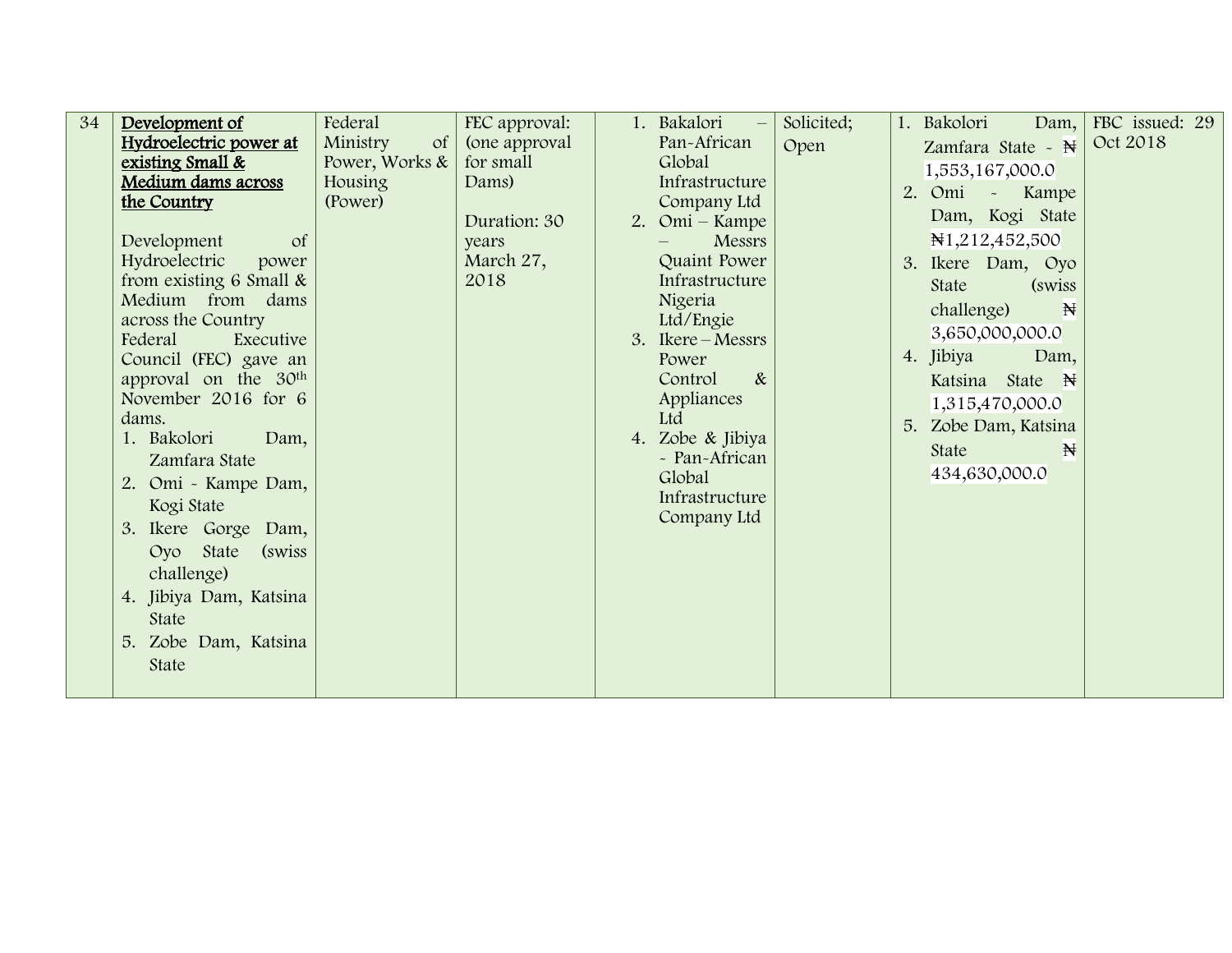| $\overline{35}$ | Development of Abuja-     | Federal        | November, | China<br>Messrs.     | Solicited | US\$3.199 billion for | FBC issued: 27 |
|-----------------|---------------------------|----------------|-----------|----------------------|-----------|-----------------------|----------------|
|                 | Warri Railway Line        | Ministry<br>of | 2018      | Railway Construction |           | the railway and       | Nov 2018       |
|                 | with Branch Line and      | Transportation |           | Company              |           | N880.089 million for  |                |
|                 | Extensions from Jakura-   |                |           | International        |           | Warri new sea port.   |                |
|                 | Lokoja and Agbarho-       |                |           | (CRCC(I))            |           |                       |                |
|                 | Warri (ii) Warri New      |                |           |                      |           |                       |                |
|                 | Sea Port                  |                |           |                      |           |                       |                |
|                 |                           |                |           |                      |           |                       |                |
|                 | The 2-projects are:       |                |           |                      |           |                       |                |
|                 | Abuja-Baro-<br>1.         |                |           |                      |           |                       |                |
|                 | Itakpe~                   |                |           |                      |           |                       |                |
|                 | Ajaokuta-<br>Warri        |                |           |                      |           |                       |                |
|                 |                           |                |           |                      |           |                       |                |
|                 | Railway Line              |                |           |                      |           |                       |                |
|                 | (269.12km)<br>with branch |                |           |                      |           |                       |                |
|                 | and                       |                |           |                      |           |                       |                |
|                 | extension                 |                |           |                      |           |                       |                |
|                 | lines<br>to               |                |           |                      |           |                       |                |
|                 | Jakura-                   |                |           |                      |           |                       |                |
|                 | Lokoja                    |                |           |                      |           |                       |                |
|                 | $(41km)$ and              |                |           |                      |           |                       |                |
|                 | Agbarho-                  |                |           |                      |           |                       |                |
|                 | Warri (5km)               |                |           |                      |           |                       |                |
|                 |                           |                |           |                      |           |                       |                |
|                 | ii.<br>Development        |                |           |                      |           |                       |                |
|                 | of Warri new              |                |           |                      |           |                       |                |
|                 | Seaport,                  |                |           |                      |           |                       |                |
|                 | Warri, Delta              |                |           |                      |           |                       |                |
|                 | State                     |                |           |                      |           |                       |                |
|                 |                           |                |           |                      |           |                       |                |
|                 | The preferred PPP         |                |           |                      |           |                       |                |
|                 | project model is          |                |           |                      |           |                       |                |
|                 | Design-Build-             |                |           |                      |           |                       |                |
|                 | Operate<br>and            |                |           |                      |           |                       |                |
|                 | (DBOT)<br>Transfer        |                |           |                      |           |                       |                |
|                 | designed to promote       |                |           |                      |           |                       |                |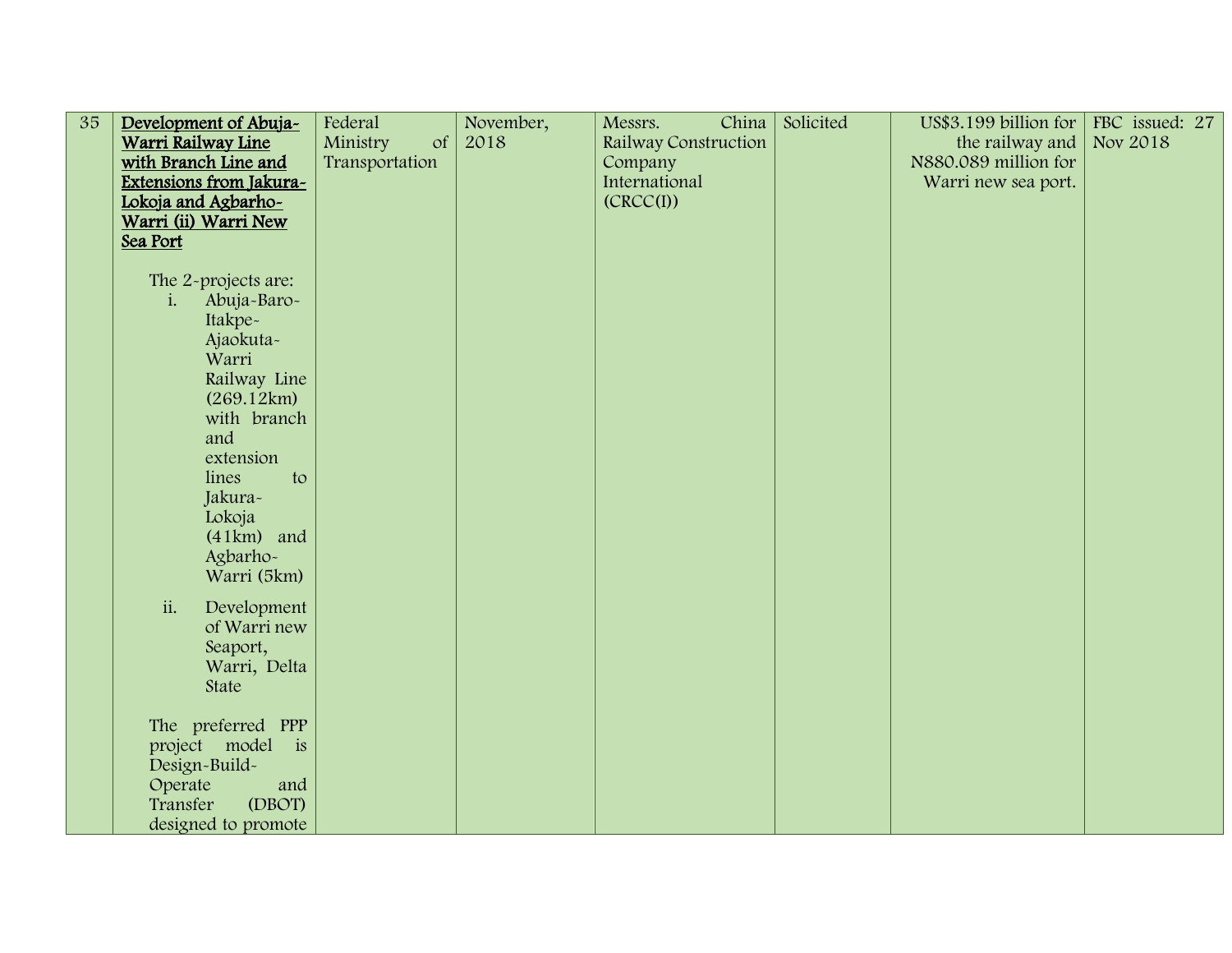|    | and<br>passenger<br>freight<br>services,<br>promote<br>regional<br>infrastructure<br>development,<br>preserve the life<br><sub>of</sub><br>roads,<br>span<br>inter-<br>encourage<br>model<br>transport<br>system, job creation<br>and<br>promote<br>economic recovery<br>and growth plans of<br>Federal<br>the<br>Government, etc. |                                                               |              |                    |                   |                            |
|----|------------------------------------------------------------------------------------------------------------------------------------------------------------------------------------------------------------------------------------------------------------------------------------------------------------------------------------|---------------------------------------------------------------|--------------|--------------------|-------------------|----------------------------|
| 36 | Concession of the<br><b>Power Components of</b><br>Gurara 1 30MW Dam<br>This is for the $O & M$ of<br>the dam, as the FMoWR<br>has completed the<br>construction of this<br>facility and its multi-<br>purpose assets.                                                                                                             | Federal<br>Ministry<br><b>of</b><br>Water<br>Resources        | May 19, 2019 | Solicited;<br>Open | N 6,679,288,975.0 | FBC issued: 18<br>Mar 2019 |
| 37 | Development of Small &<br><b>Medium Enterprise</b><br>(SME) Portal Project<br>A technology enabled<br>platform project that<br>will encourage more<br>MSMEs to be attracted<br>into the formal sector                                                                                                                              | Federal<br>Ministry<br>of<br>Industry Trade<br>and Investment | May 19, 2019 | Solicited;<br>Open |                   | FBC issued: 26<br>Apr 2019 |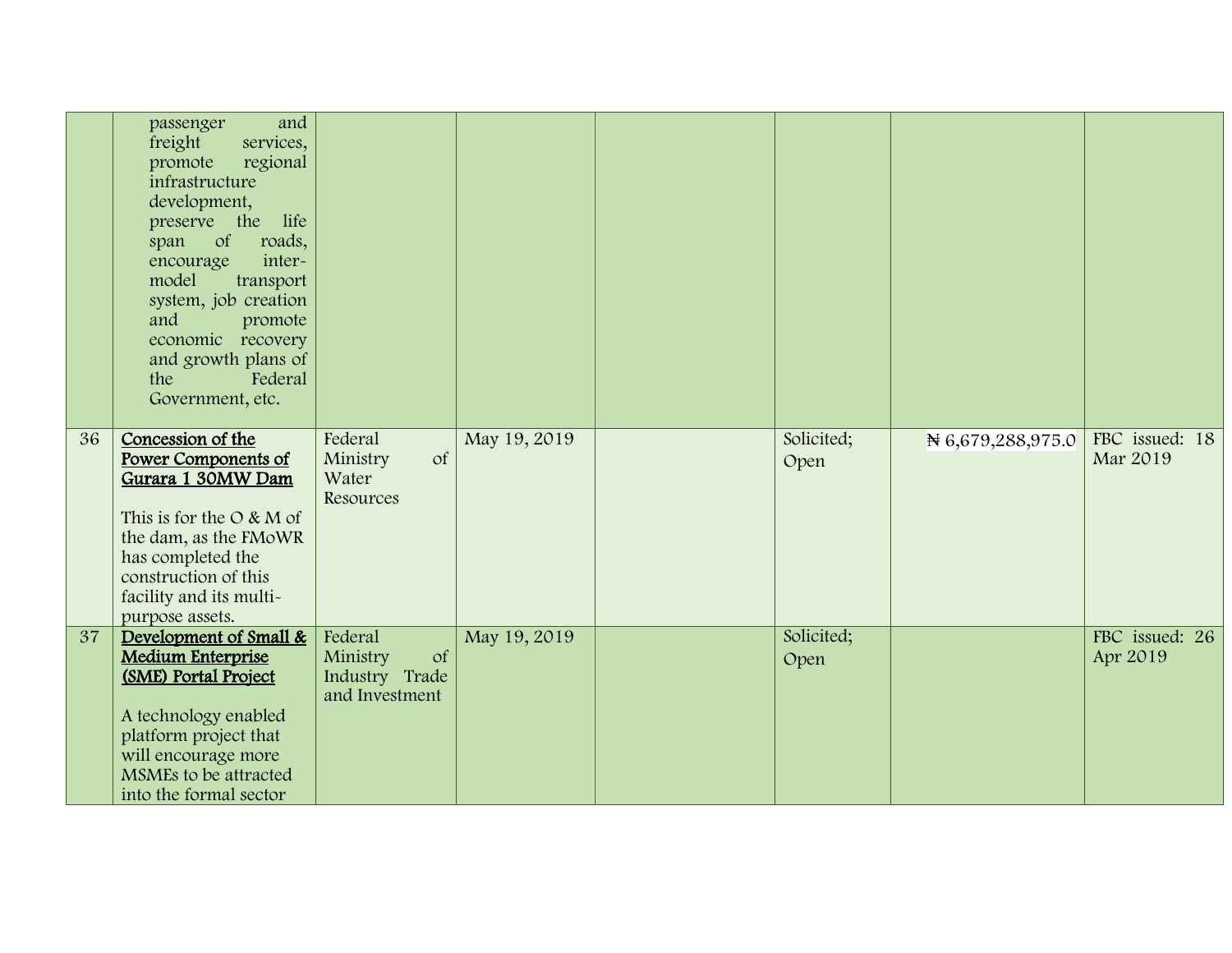| 38 | Gurara Facility<br>Management<br>The project involves<br>procurement of a<br>Facility Manager to<br>manage, operate and<br>maintain all                                                                                                                                                            | Federal<br>Ministry<br>of<br>Water<br>Resources | May 19, 2019        |                    | Solicited;<br>Open |                | FBC issued: 26<br>Apr 2019 |
|----|----------------------------------------------------------------------------------------------------------------------------------------------------------------------------------------------------------------------------------------------------------------------------------------------------|-------------------------------------------------|---------------------|--------------------|--------------------|----------------|----------------------------|
|    | infrastructure facilities<br>and services in Gurara<br>dam.                                                                                                                                                                                                                                        |                                                 |                     |                    |                    |                |                            |
| 39 | <b>Establishment of</b><br>Military & Paramilitary<br>Clothing & Accessories<br>Factory at DICON,<br>Kaduna State                                                                                                                                                                                  | Federal<br>Ministry<br>$\sigma$ f<br>Defence    | $12th$ July, $2019$ | Sur Corporate Wear | Solicited;<br>Open | US\$13 million | FBC issued: 01<br>Feb 2019 |
|    | Establishment<br>$\circ$ f<br>selected weapons and<br>military<br>equipment<br>lines<br>assembly<br>ii.<br>Establishment<br>$\circ$ f<br>Mobile Solar<br><b>Powered Generating set</b><br>iii.<br>Production<br>$\circ$ f<br>Ballistic<br><b>Vests</b><br>and<br>Procurement of<br>Raw<br>Material |                                                 |                     |                    |                    |                |                            |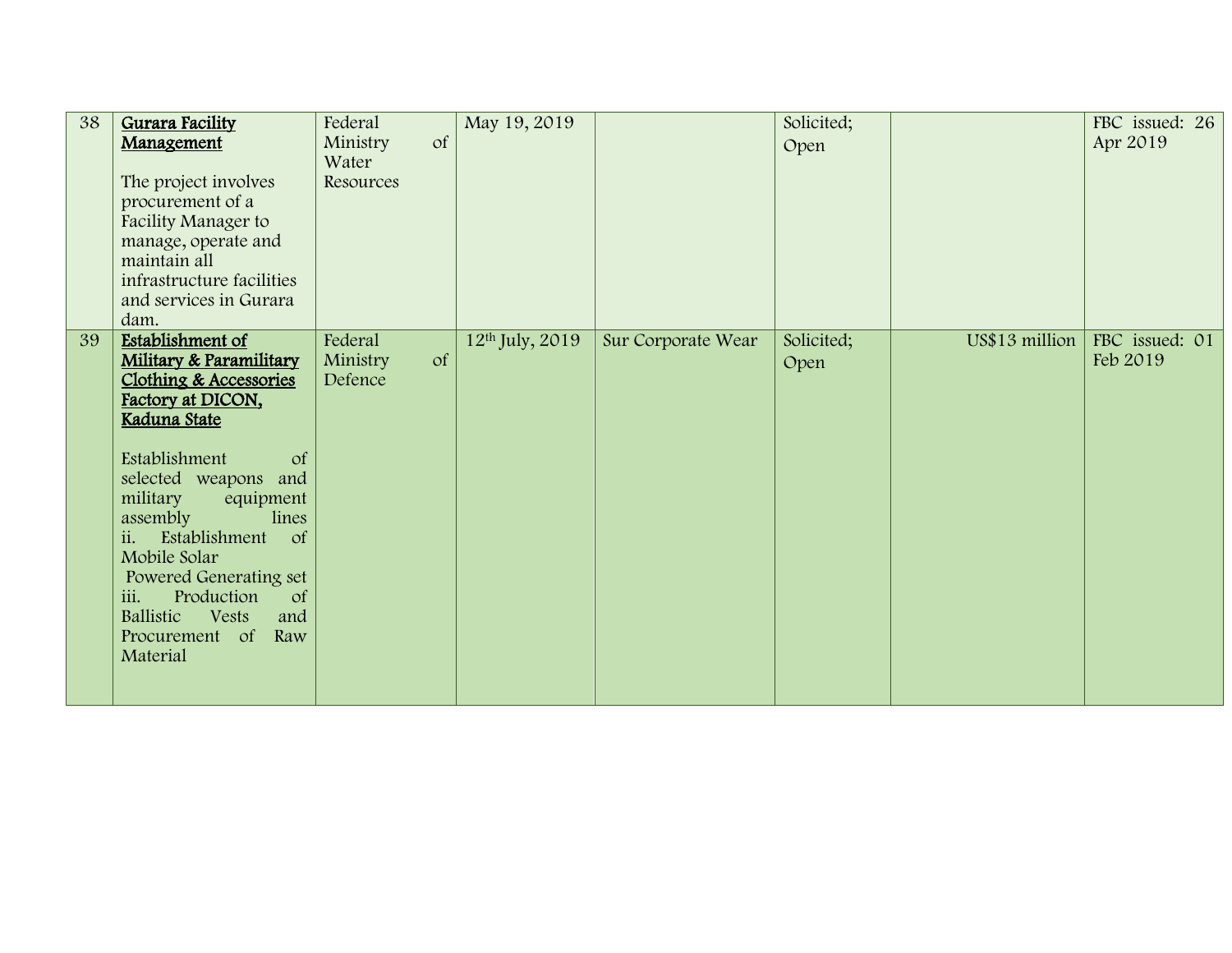| 40 | Development,                 | Federal               | FEC Approval:    | Four<br>Core          | Solicited; | N <sub>10</sub> Billion. | <b>FBC</b><br>issued: |
|----|------------------------------|-----------------------|------------------|-----------------------|------------|--------------------------|-----------------------|
|    | deployment and               | Ministry<br>$\circ$ f | October 30,      | Technology solution   | Open       |                          | May 2019              |
|    | management of                | Finance, Budget       | 2019             | Ltd.                  |            |                          |                       |
|    | <b>Automated Customs</b>     | and<br>National       | Concession       |                       |            |                          |                       |
|    | <b>Gateway Portal for</b>    | Planning              | Period: 10 years |                       |            |                          |                       |
|    | <b>Import Duty Exemption</b> |                       |                  |                       |            |                          |                       |
|    | Certificate (IDEC) and       |                       |                  |                       |            |                          |                       |
|    | <b>Imported Vehicle</b>      |                       |                  |                       |            |                          |                       |
|    | identification Number        |                       |                  |                       |            |                          |                       |
|    | Registration (VREG)          |                       |                  |                       |            |                          |                       |
|    | (Revalidated)                |                       |                  |                       |            |                          |                       |
|    |                              |                       |                  |                       |            |                          |                       |
|    | Development,                 |                       |                  |                       |            |                          |                       |
|    | deployment and               |                       |                  |                       |            |                          |                       |
|    | management of                |                       |                  |                       |            |                          |                       |
|    | <b>Automated Customs</b>     |                       |                  |                       |            |                          |                       |
|    | Gateway Portal for           |                       |                  |                       |            |                          |                       |
|    | <b>Import Duty Exemption</b> |                       |                  |                       |            |                          |                       |
|    | Certificate (IDEC) and       |                       |                  |                       |            |                          |                       |
|    | Imported Vehicle             |                       |                  |                       |            |                          |                       |
|    | identification Number        |                       |                  |                       |            |                          |                       |
|    | Registration (VREG)          |                       |                  |                       |            |                          |                       |
| 41 | Design, Development,         | Federal               | FEC has          | Secure ID Nigeria ltd |            | NGN 900,000,000.0        | <b>FBC</b><br>issued  |
|    | Deployment and               | Ministry<br>$\circ$ f | approved FBC     |                       |            |                          | September             |
|    | Management of a              | Transportation/       | Compliance       |                       |            |                          | 2019                  |
|    | <b>Secure Automated Fare</b> | Nigerian              | Certificate 29th |                       |            |                          |                       |
|    | Collection (AFC)             | Railway               | January, 2020    |                       |            |                          |                       |
|    | Solution for the             | Corporation           | concession       |                       |            |                          |                       |
|    | Nigerian Railway             |                       | period 10 years  |                       |            |                          |                       |
|    | Corporation (NRC) Rail       |                       |                  |                       |            |                          |                       |
|    | Network.                     |                       |                  |                       |            |                          |                       |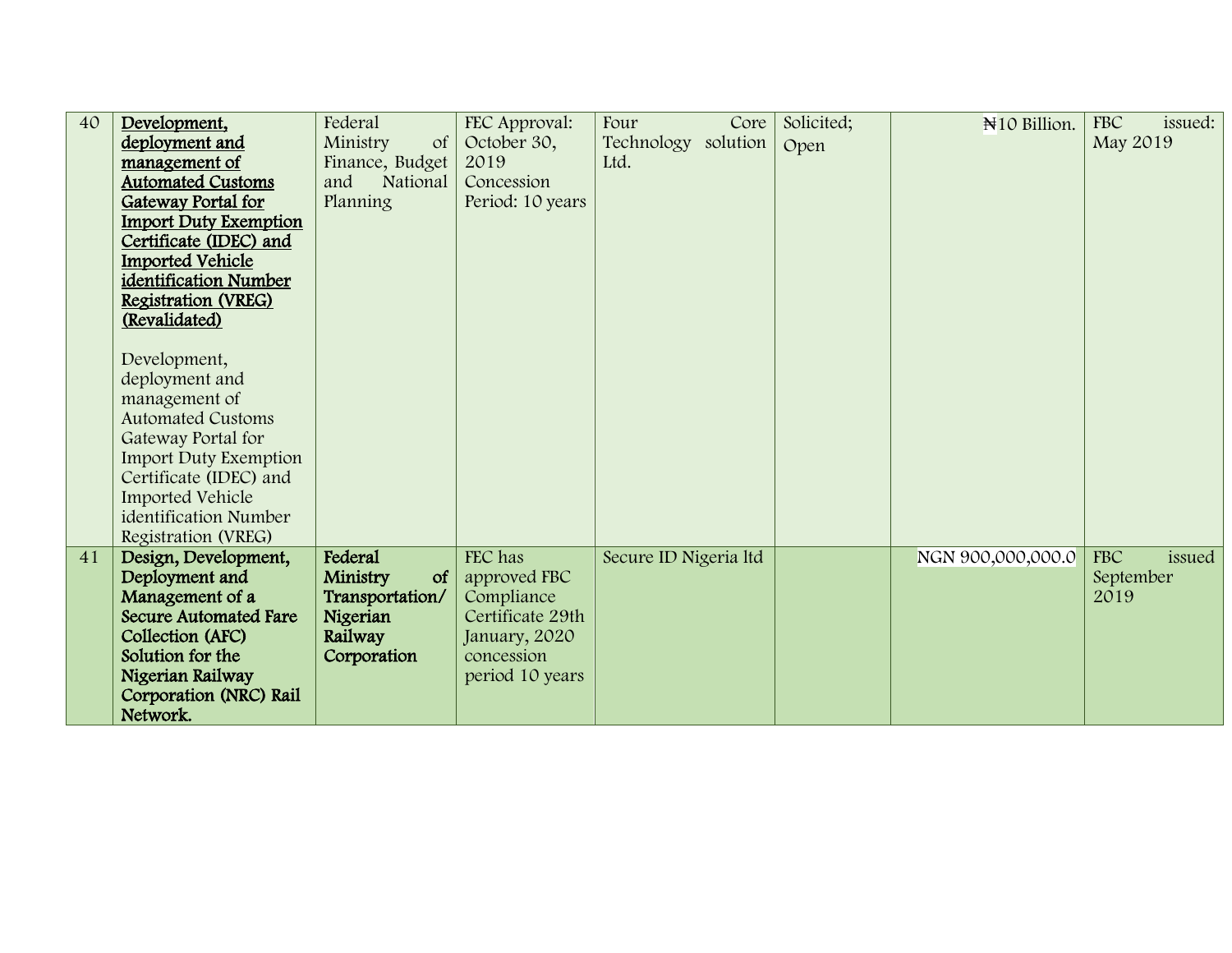| 42 | The Renovation of         | Federal                | FEC Approval:   | Mark           | Point | Unsolicited | Seven Hundred and              | FBC issued: 12 |
|----|---------------------------|------------------------|-----------------|----------------|-------|-------------|--------------------------------|----------------|
|    | <b>Students Hostel</b>    | Ministry<br>$\sigma f$ | 08 July, 2020   | Multilinks Ltd |       |             | forty-four Million,   Feb 2020 |                |
|    |                           | Education              |                 |                |       |             | Two Hundred and                |                |
|    | The proposed project is   | (Kaduna                |                 |                |       |             | Sixty-four Thousand            |                |
|    | for the rehabilitation of | Polytechnic)           | 19<br>Duration: |                |       |             | Naira Only                     |                |
|    | student hostels within    |                        | Years           |                |       |             | $(N744, 264, 000.0)$ .         |                |
|    | Kaduna Polytechnic        |                        |                 |                |       |             |                                |                |
|    | premises. The hostels     |                        |                 |                |       |             |                                |                |
|    | will be managed to        |                        |                 |                |       |             |                                |                |
|    | ensure highest standard   |                        |                 |                |       |             |                                |                |
|    | of living conditions for  |                        |                 |                |       |             |                                |                |
|    | the students.             |                        |                 |                |       |             |                                |                |
| 43 |                           | Nigeria Custom         | September 20,   |                |       |             | NGN3.1 Billion                 | FBC issued: 22 |
|    | Presidential Initiative   | Service (NCS)          | 2020            |                |       |             |                                | May 2019       |
|    | on Custom                 |                        |                 |                |       |             |                                |                |
|    | Modernization "E-         |                        |                 |                |       |             |                                |                |
|    | Customs Project"          |                        |                 |                |       |             |                                |                |
|    |                           |                        |                 |                |       |             |                                |                |
|    |                           |                        |                 |                |       |             |                                |                |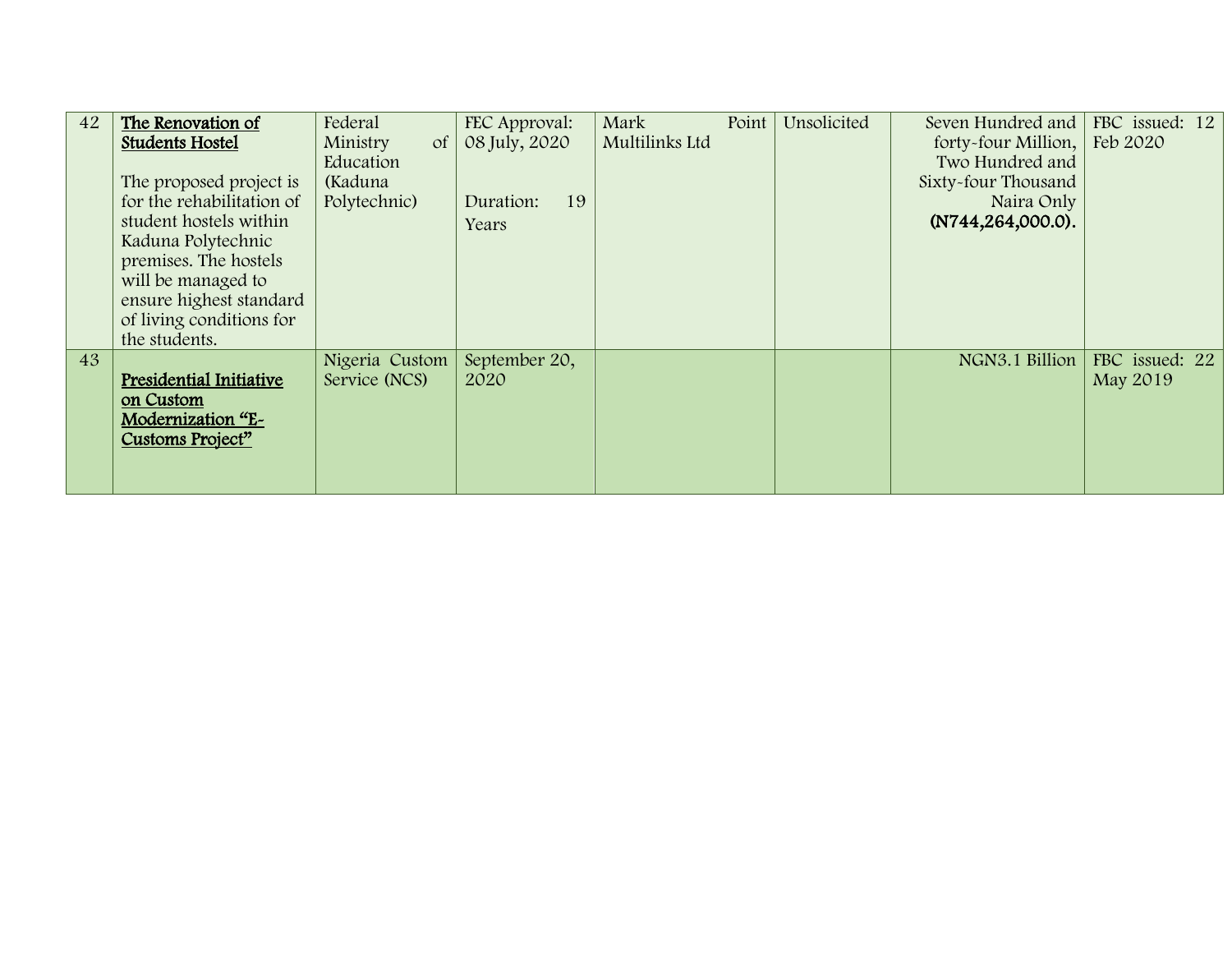| 44 | Rehabilitation,              | Nigeria       | 7 <sup>th</sup> Oct 2020 | Messrs. Erojim | Solicited; | Total Cost for Shoe | FBC issued: 6 |  |
|----|------------------------------|---------------|--------------------------|----------------|------------|---------------------|---------------|--|
|    | <b>Expansion and</b>         | Correctional  |                          |                | Open       | Garment and Tannery | May 2020      |  |
|    | Operation of the             | Service (NCS) |                          |                |            |                     |               |  |
|    | <b>Nigerian Correctional</b> |               |                          |                |            | US\$11,866, ,865    |               |  |
|    | Service Shoe, Garment        |               |                          |                |            |                     |               |  |
|    | and Leather Factories        |               |                          |                |            |                     |               |  |
|    |                              |               |                          |                |            |                     |               |  |
|    | An unsolicited proposal      |               |                          |                |            |                     |               |  |
|    | for the Rehabilitation,      |               |                          |                |            |                     |               |  |
|    | Expansion<br>and             |               |                          |                |            |                     |               |  |
|    | Operation of<br>the          |               |                          |                |            |                     |               |  |
|    | Nigerian Prisons Service     |               |                          |                |            |                     |               |  |
|    | Shoe Factory (NPS SF)        |               |                          |                |            |                     |               |  |
|    | Aba, Abia State under        |               |                          |                |            |                     |               |  |
|    | Public<br>Private            |               |                          |                |            |                     |               |  |
|    | Partnership<br>between       |               |                          |                |            |                     |               |  |
|    | Erojim<br>Investment         |               |                          |                |            |                     |               |  |
|    | limited (EIL) and the        |               |                          |                |            |                     |               |  |
|    | Nigeria prisons service.     |               |                          |                |            |                     |               |  |
|    |                              |               |                          |                |            |                     |               |  |
|    |                              |               |                          |                |            |                     |               |  |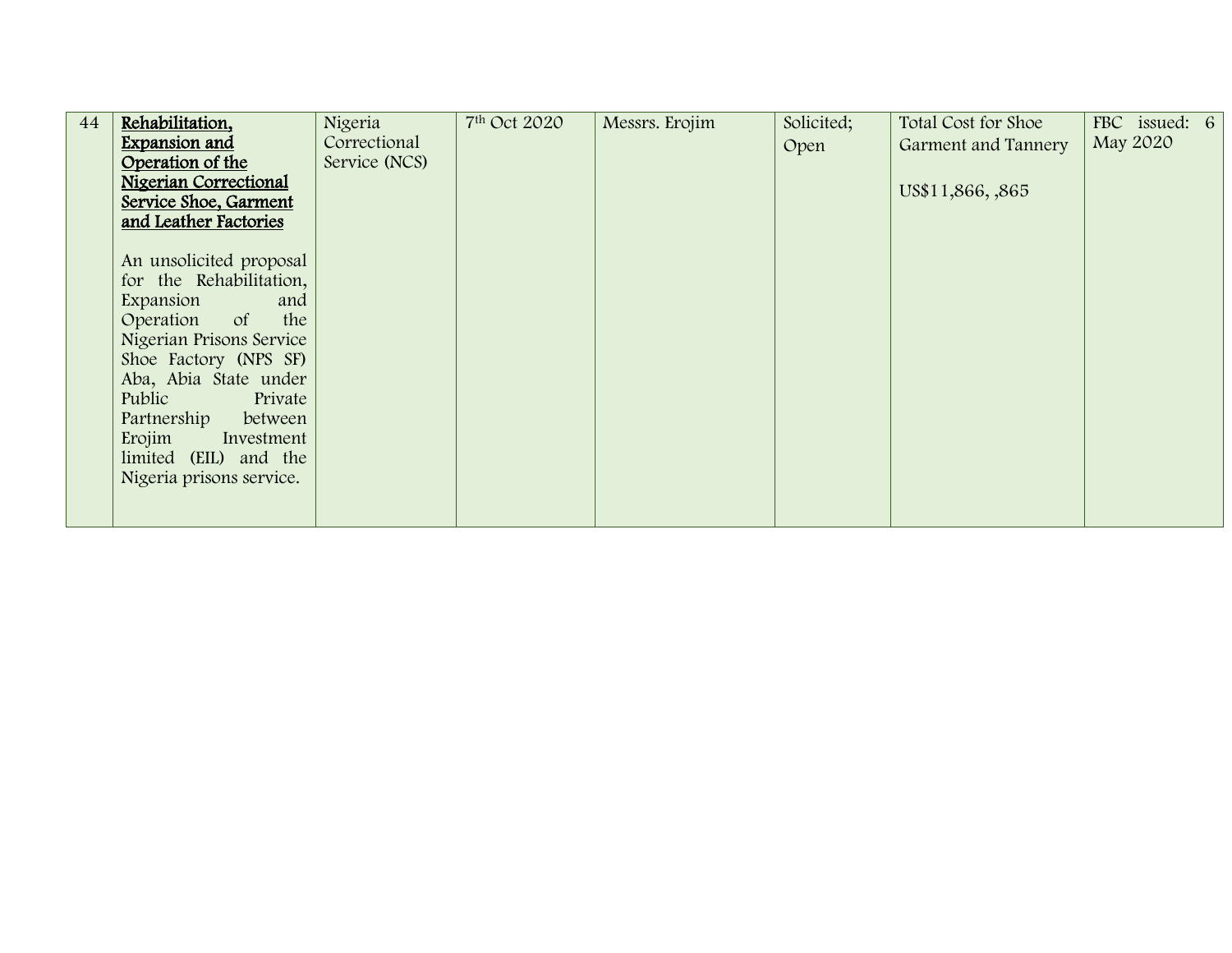| 45 | Development of Port      | Federal               | 7 <sup>th</sup> Oct 2020 | China         | Civil | Solicited; | US\$291,253,619 | FBC issued: 24 |
|----|--------------------------|-----------------------|--------------------------|---------------|-------|------------|-----------------|----------------|
|    | Harcourt Railway         | Ministry<br>$\circ$ f |                          | Engineering   |       | Open       |                 | Aug 2020       |
|    | <b>Industrial Park</b>   | Transportation        |                          | Construction  |       |            |                 |                |
|    |                          |                       |                          | Corporation   | Ltd.  |            |                 |                |
|    | The FGN intends to       |                       |                          | (abbreviation |       |            |                 |                |
|    | develop<br>a Railway     |                       |                          | CCECC)        |       |            |                 |                |
|    | Industrial Park in       |                       |                          |               |       |            |                 |                |
|    | Ubima, Rivers<br>State   |                       |                          |               |       |            |                 |                |
|    | PPP<br>through           |                       |                          |               |       |            |                 |                |
|    | arrangements with the    |                       |                          |               |       |            |                 |                |
|    | following<br>facility    |                       |                          |               |       |            |                 |                |
|    | for<br>components        |                       |                          |               |       |            |                 |                |
|    | commercial<br>vehicles   |                       |                          |               |       |            |                 |                |
|    | rolling<br>and<br>stock  |                       |                          |               |       |            |                 |                |
|    | assembly, Oil and Gas    |                       |                          |               |       |            |                 |                |
|    | materials<br>supply      |                       |                          |               |       |            |                 |                |
|    | Industrial Park, Textile |                       |                          |               |       |            |                 |                |
|    | Industrial Park, Light   |                       |                          |               |       |            |                 |                |
|    | Industry Park for Fast   |                       |                          |               |       |            |                 |                |
|    | Moving Commodities       |                       |                          |               |       |            |                 |                |
|    | and Goods (FMCGs).       |                       |                          |               |       |            |                 |                |
|    |                          |                       |                          |               |       |            |                 |                |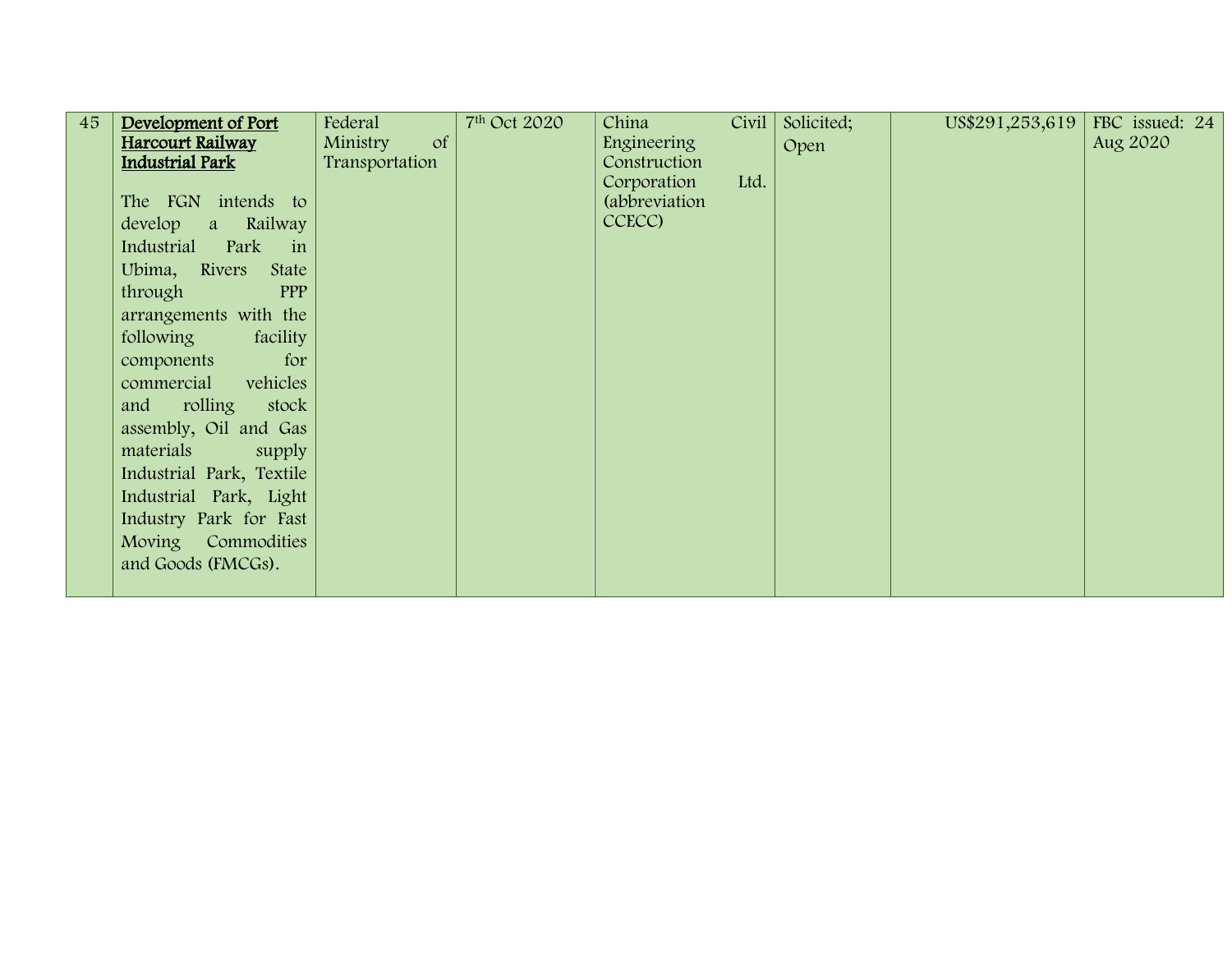| 46 | Development of Bonny    | Federal        | 7 <sup>th</sup> Oct 2020 | China         | Civil | Solicited; | US\$550,025,361 | FBC issued: 24 |
|----|-------------------------|----------------|--------------------------|---------------|-------|------------|-----------------|----------------|
|    | Deep Sea Port           | of<br>Ministry |                          | Engineering   |       | Open       | million         | Aug 2020       |
|    |                         | Transportation |                          | Construction  |       |            |                 |                |
|    | The FGN intends to      |                |                          | Corporation   | Ltd.  |            |                 |                |
|    | develop the Bonny Deep  |                |                          | (abbreviation |       |            |                 |                |
|    | Water Port through PPP  |                |                          | CCECC)        |       |            |                 |                |
|    | arrangements in order   |                |                          |               |       |            |                 |                |
|    | to improve              |                |                          |               |       |            |                 |                |
|    | transportation          |                |                          |               |       |            |                 |                |
|    | opportunities and boost |                |                          |               |       |            |                 |                |
|    | economic activities     |                |                          |               |       |            |                 |                |
|    | along south-south,      |                |                          |               |       |            |                 |                |
|    | south east, north       |                |                          |               |       |            |                 |                |
|    | central and north east  |                |                          |               |       |            |                 |                |
|    | geo-political economic  |                |                          |               |       |            |                 |                |
|    | corridors and ease      |                |                          |               |       |            |                 |                |
|    | pressure on the western |                |                          |               |       |            |                 |                |
|    | ports – Apapa and Tin   |                |                          |               |       |            |                 |                |
|    | Can Island which at the |                |                          |               |       |            |                 |                |
|    | moment handles about    |                |                          |               |       |            |                 |                |
|    | 90% of cargo            |                |                          |               |       |            |                 |                |
|    | throughput in the       |                |                          |               |       |            |                 |                |
|    | country                 |                |                          |               |       |            |                 |                |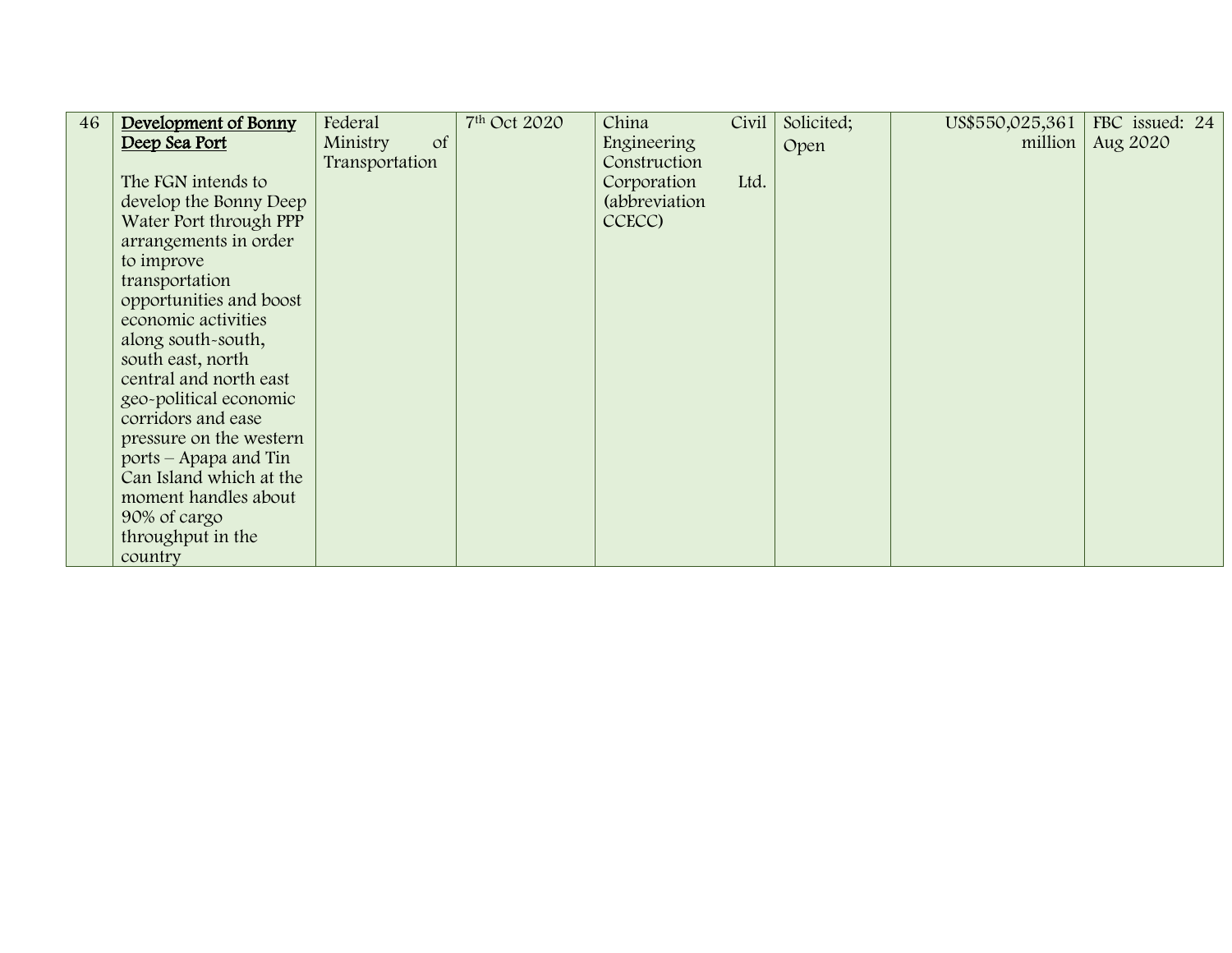| 47 | Ibom Deep Sea Port         | Federal        | December 16 | Bollore/Power China  | Solicited | $$USD 2.016$ Billion  | September 17, |  |
|----|----------------------------|----------------|-------------|----------------------|-----------|-----------------------|---------------|--|
|    | Project                    | Ministry of    | 2020        | Consortium Bollore   |           | US\$2,016,198 billion | 2020          |  |
|    | (Solicited Proposal): The  | Transportation |             | Africa<br>Logistics- |           |                       |               |  |
|    | Ibom Deep Sea Port         | (FMoT) Federal |             | PowerChina           |           |                       |               |  |
|    | (IDSP) project involves    | Ministry of    |             | International Group  |           |                       |               |  |
|    | the development of a       | Transportation |             | Limited              |           |                       |               |  |
|    | Greenfield Deepsea Port    | / Akwa Ibom    |             |                      |           |                       |               |  |
|    | and accompanying Free      | State          |             |                      |           |                       |               |  |
|    | Trade Zone (FTZ) in        | Government     |             |                      |           |                       |               |  |
|    | Akwa Ibom State in the     |                |             |                      |           |                       |               |  |
|    | South-South                |                |             |                      |           |                       |               |  |
|    | geopolitical zone of       |                |             |                      |           |                       |               |  |
|    | Nigeria. The proposed      |                |             |                      |           |                       |               |  |
|    | Port and FTZ are part of   |                |             |                      |           |                       |               |  |
|    | proposed<br>Ibom<br>the    |                |             |                      |           |                       |               |  |
|    | Industrial City initiative |                |             |                      |           |                       |               |  |
|    | that will be established   |                |             |                      |           |                       |               |  |
|    | on a 14,400-hectare site   |                |             |                      |           |                       |               |  |
|    | donated by the Akwa        |                |             |                      |           |                       |               |  |
|    | Ibom State Government      |                |             |                      |           |                       |               |  |
|    | (AKSG) at no value. The    |                |             |                      |           |                       |               |  |
|    | IDSP project is intended   |                |             |                      |           |                       |               |  |
|    | to become a major          |                |             |                      |           |                       |               |  |
|    | national and regional      |                |             |                      |           |                       |               |  |
|    | economic gateway that      |                |             |                      |           |                       |               |  |
|    | will provide additional    |                |             |                      |           |                       |               |  |
|    | container<br>handling      |                |             |                      |           |                       |               |  |
|    | capacity for the country.  |                |             |                      |           |                       |               |  |
|    | addition<br>to<br>In       |                |             |                      |           |                       |               |  |
|    | containers, the IDSP is    |                |             |                      |           |                       |               |  |
|    | expected to handle         |                |             |                      |           |                       |               |  |
|    | petroleum<br>products      |                |             |                      |           |                       |               |  |
|    | (export and import),       |                |             |                      |           |                       |               |  |
|    | crude oil and natural      |                |             |                      |           |                       |               |  |
|    | gas (export), vehicles     |                |             |                      |           |                       |               |  |
|    | (import) and bulk trade    |                |             |                      |           |                       |               |  |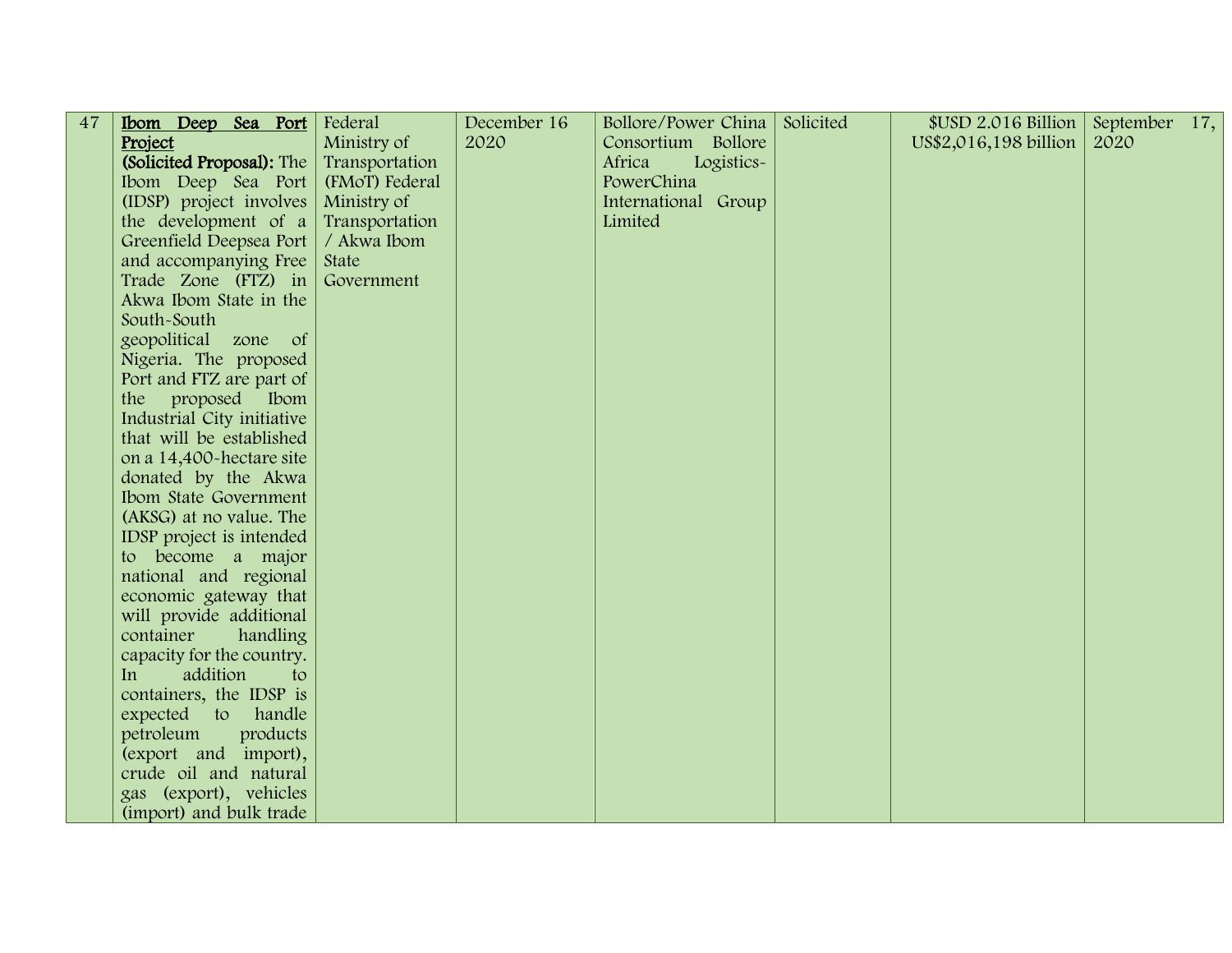|    | natural<br>resources<br>in<br>(import and export).                                                                                                                                                                                                                                                                                |                                                          |                                                |                                           |             |                      |                                                                                                      |
|----|-----------------------------------------------------------------------------------------------------------------------------------------------------------------------------------------------------------------------------------------------------------------------------------------------------------------------------------|----------------------------------------------------------|------------------------------------------------|-------------------------------------------|-------------|----------------------|------------------------------------------------------------------------------------------------------|
| 48 | Deployment of Police<br>Specialised Services<br><b>Automation project</b><br>The project is the<br>automation of police<br>services<br>to<br>capture<br>revenues accruing to the<br>police<br>through<br>specialised services like<br>VIP coverage etc, and<br>remit same to the force.                                           | Nigeria Police<br>Force                                  | FEC approval<br>on Wednesday<br>14th July 2021 | Projects<br>Parkway<br>Limited            | Unsolicited | NGN 2,047,726,450.0. | FBC issued 15th<br>Dec<br>2020,<br>revalidated on<br>13 <sup>th</sup><br>Tuesday<br><b>July 2021</b> |
| 49 | The NAHCON seek to<br>engage a private sector<br>operator to DFBOT a<br>building at its landed<br>property located at Hajj<br>Complex, along Katsina<br>Road, Kano State. The<br>plan is to build a<br>4blocks complex<br>housing 376 units of<br>shops, 8 portal steel<br>blocks, a mosque,<br>convenience and<br>parking spaces | National<br>Hajj<br>Commission of<br>Nigeria<br>(NAHCON) | FEC approval<br>December 12,<br>2021           | <b>DID</b><br>Al-Amana<br>Nigeria Limited | Unsolicited | NGN 1812.7 Billion   | <b>FBC</b><br>issued<br>November<br>22,<br>2021                                                      |